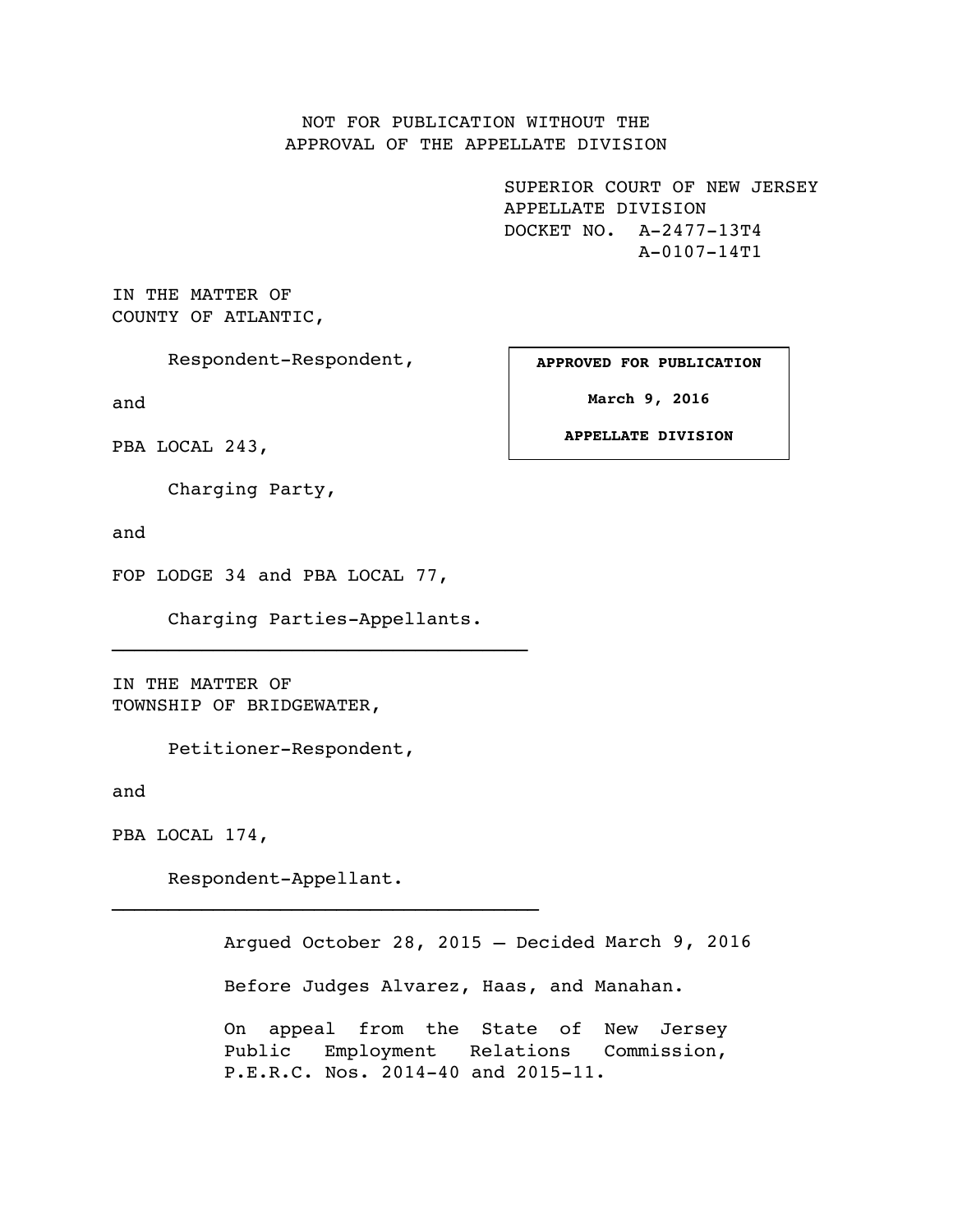Ira W. Mintz and Steven R. Cohen argued the cause for appellants FOP Lodge 34, and PBA Local 77 in A-2477-13, and amici curiae Lodge 34, PBA Local 77, and Communications Workers of America AFL-CIO in A-0107-14 (Weissman & Mintz, LLC, and Selikoff & Cohen, P.A., attorneys; Mr. Mintz and Mr. Cohen, on the briefs).

James M. Mets and David M. Bander argued the cause for appellant PBA Local 174 in A-0107- 14 and amicus curiae Professional Firefighters Association of New Jersey in A-2477-13 (Mets Schiro & McGovern, LLP, attorneys; Mr. Mets, of counsel and on the briefs; Mr. Bander and Brian J. Manetta, on the briefs).

James F. Ferguson, Atlantic County Counsel, argued the cause for respondent County of Atlantic in A-2477-13.

Don Horowitz, Acting General Counsel, argued the cause for respondent New Jersey Public Employment Relations Commission (Mr. Horowitz, attorney; Martin R. Pachman, formerly General Counsel, and Mr. Horowitz, on the briefs).

Eric M. Bernstein argued the cause for Township of Bridgewater respondent in A-0107-14 and amicus curiae in A-2477-13 (Eric M. Bernstein & Associates, LLC, attorneys; Mr. Bernstein, of counsel and on the brief; Philip G. George, on the brief).

John J. Hoffman, Acting Attorney General, attorney for amicus curiae Governor's Office of Employee Relations in A-2477-13 (Michelle Lyn Miller, Assistant Attorney General, of counsel; Todd A. Wigder, Deputy Attorney General, on the brief).

Oxfeld Cohen, P.C., attorneys for amicus curiae International Federation of Professional and Technical Engineers, Local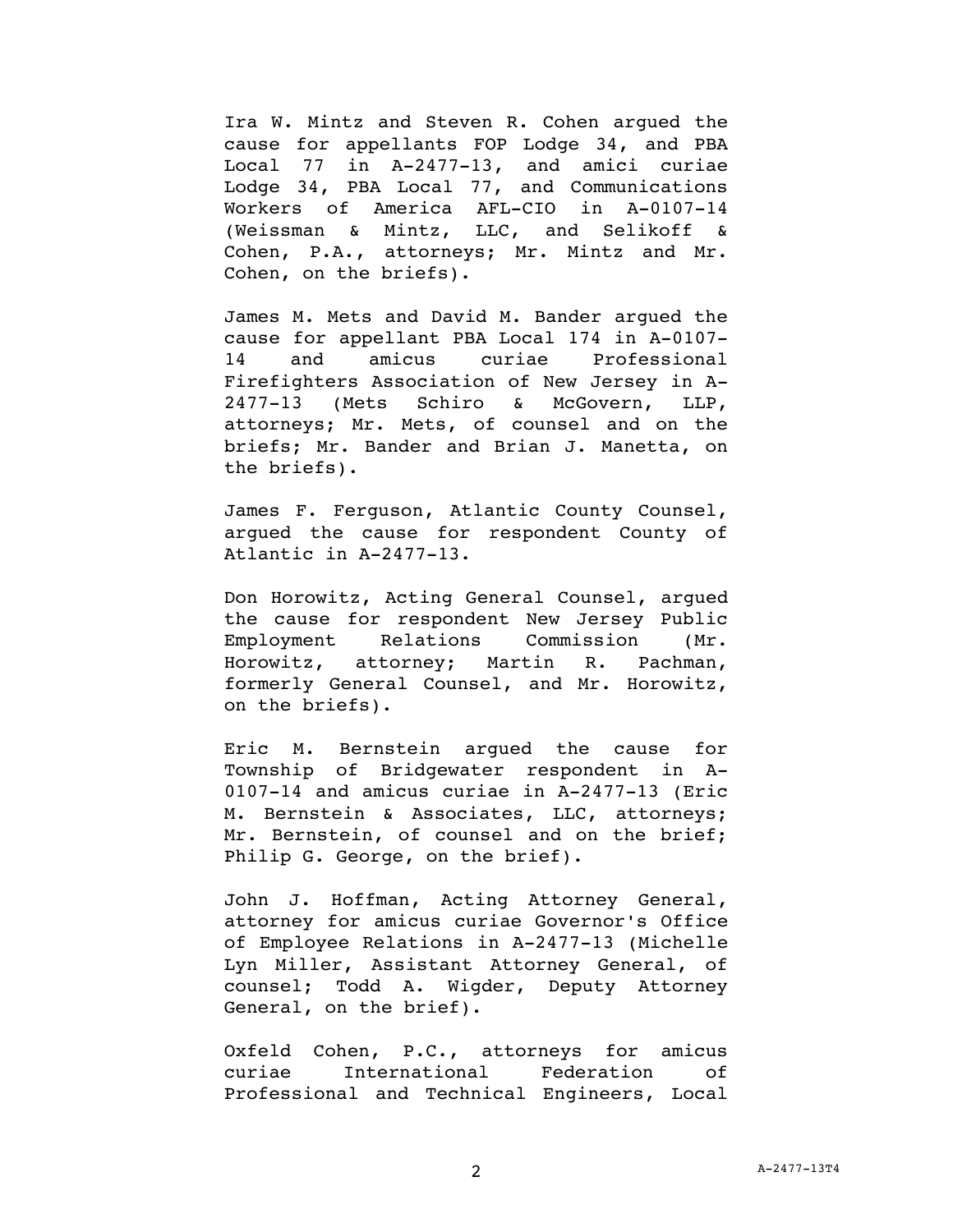195 in A-2477-13 (Arnold S. Cohen, of counsel and on the brief; Samuel Wenocur, on the brief).

Bucceri & Pincus, attorneys for amicus curiae New Jersey Education Association in A-2477-13 (Louis P. Bucceri, of counsel and on the brief; Albert J. Leonardo, on the brief).

Cynthia J. Jahn, General Counsel, attorney for amicus curiae New Jersey School Boards Association in A-2477-13 (Patrick Duncan, on the brief).

Law Offices of Craig S. Gumpel LLC, attorneys for amicus curiae New Jersey State Firefighters Mutual Benevolent Association (Craig S. Gumpel, of counsel and on the brief).

Genova Burns LLC, attorneys for amici curiae New Jersey State League of Municipalities, New Jersey Association of Counties, and New Jersey Council of County Colleges (Joseph M. Hannon, of counsel and on the brief; Allison B. Gotfried, on the brief).

Markowitz and Richman, attorneys for amicus curiae New Jersey State Lodge of the Fraternal Order of Police (Matthew D. Areman, on the brief).

Zazzali, Fagella, Nowak, Kleinbaum & Friedman, attorneys for amicus curiae New Jersey State PBA in A-2477-13 (Paul L. Kleinbaum, of counsel and on the brief; Marissa A. McAleer, on the brief).

The opinion of the court was delivered by

ALVAREZ, P.J.A.D.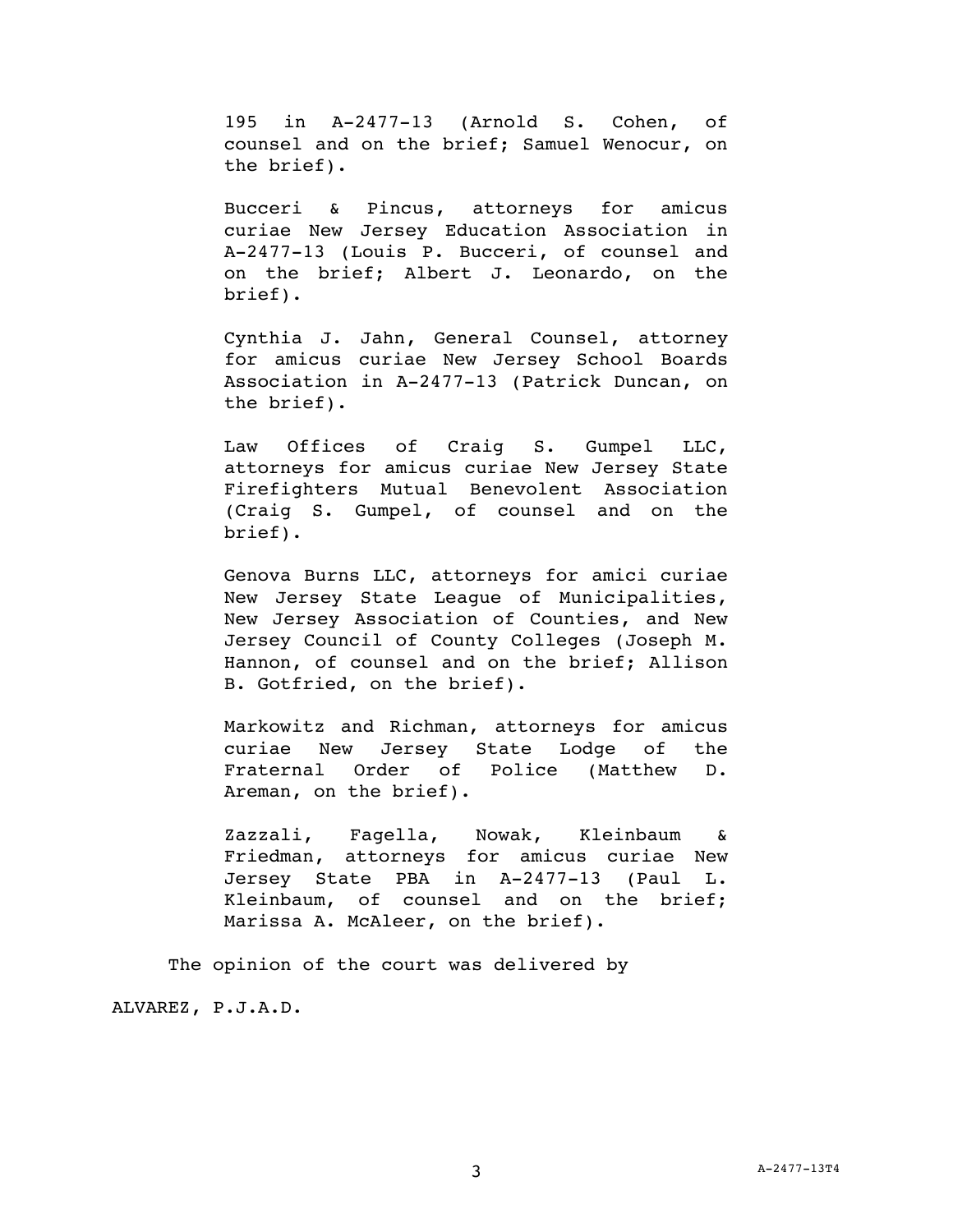Oral argument was conducted on these two matters back-toback, and they are consolidated for purposes of this opinion. We reverse both Public Employment Relations Commission (PERC) final agency decisions because PERC's abandonment of the dynamic status quo doctrine was action outside the scope of its legislative mandate, which is the implementation of the New Jersey Employer-Employee Relations Act (Act), N.J.S.A. 34:13A-1 to  $-39$ .

PERC is charged with safeguarding the rights of public employees. Galloway Twp. Bd. of Educ. v. Galloway Twp. Ass'n (NJ Galloway), 78 N.J. 25, 36 (1978). It "bear[s] the dual responsibilities of adjudicating violations of the unfair practice provisions and the Act and taking all steps necessary to enforce that which the Legislature has declared to be the public policy of this State in public employment labor relations." Ibid.

In the first appeal, the Atlantic County matters, FOP Lodge 34 and PBA Local  $77<sup>1</sup>$  filed separate unfair practice charges with PERC.<sup>2</sup> The unions alleged that Atlantic County violated the Act by, after the expiration of collective negotiation

i<br>L

The organizations are the designated collective bargaining units for officers below the rank of sergeant.

 $2^2$  A third union, PBA Local 243, is not involved in the appeal.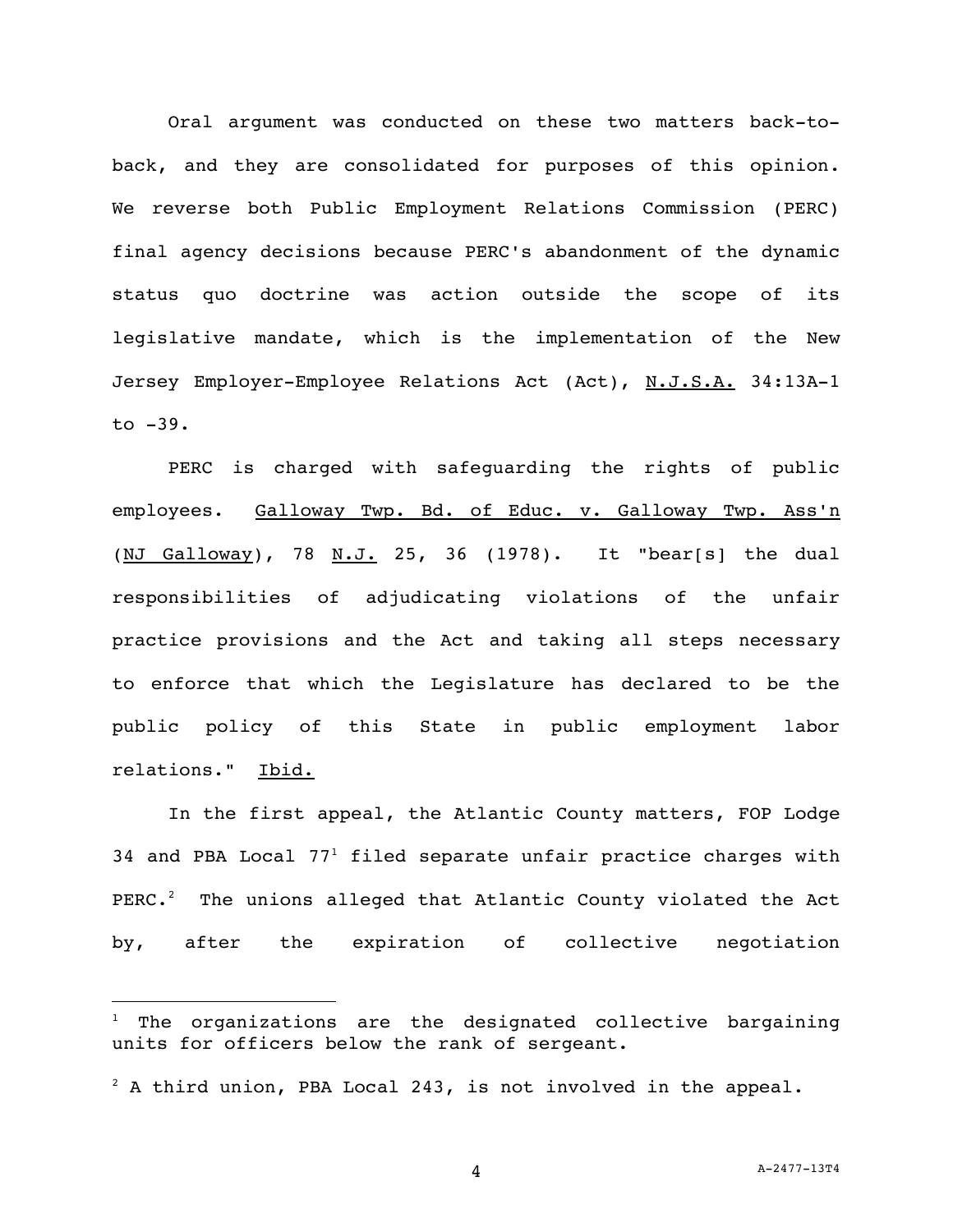agreements<sup>3</sup> (CNAs), failing to pay salary/step increments to unit members while negotiations were ongoing and the employment contract disputes were in interest arbitration. PERC dismissed the charges, disavowing the dynamic status quo doctrine, which would have required payment of the salary increments. Had PERC adhered to the longstanding doctrine, it would have held Atlantic County's decision not to pay salary/step increments an unfair labor practice. See N.J.S.A. 34:13A-5.4.

In the second appeal, the Bridgewater Township case, PERC restrained binding arbitration of Local 174's grievance, relying on its decision in the Atlantic County cases. <sup>4</sup> The grievance was filed to challenge the Township's failure to pay automatic salary increments to unit members after the expiration of their CNA. PERC held that, since it had abandoned the dynamic status quo doctrine, the issue of automatic salary increments after the expiration of a negotiated agreement was no longer mandatorily negotiable nor legally arbitrable. Had PERC adhered to the

i<br>L

<sup>&</sup>lt;sup>3</sup> New Jersey typically employs the terms "collective negotiation" and "collective negotiation agreements," not "collective bargaining" or "collective bargaining agreements." Twp. of Franklin v. Franklin Twp. PBA Local 154, 424 N.J. Super. 369, 373 n.1 (App. Div. 2012).

<sup>4</sup> Local 174 is a collective bargaining unit for officers below the rank of sergeant.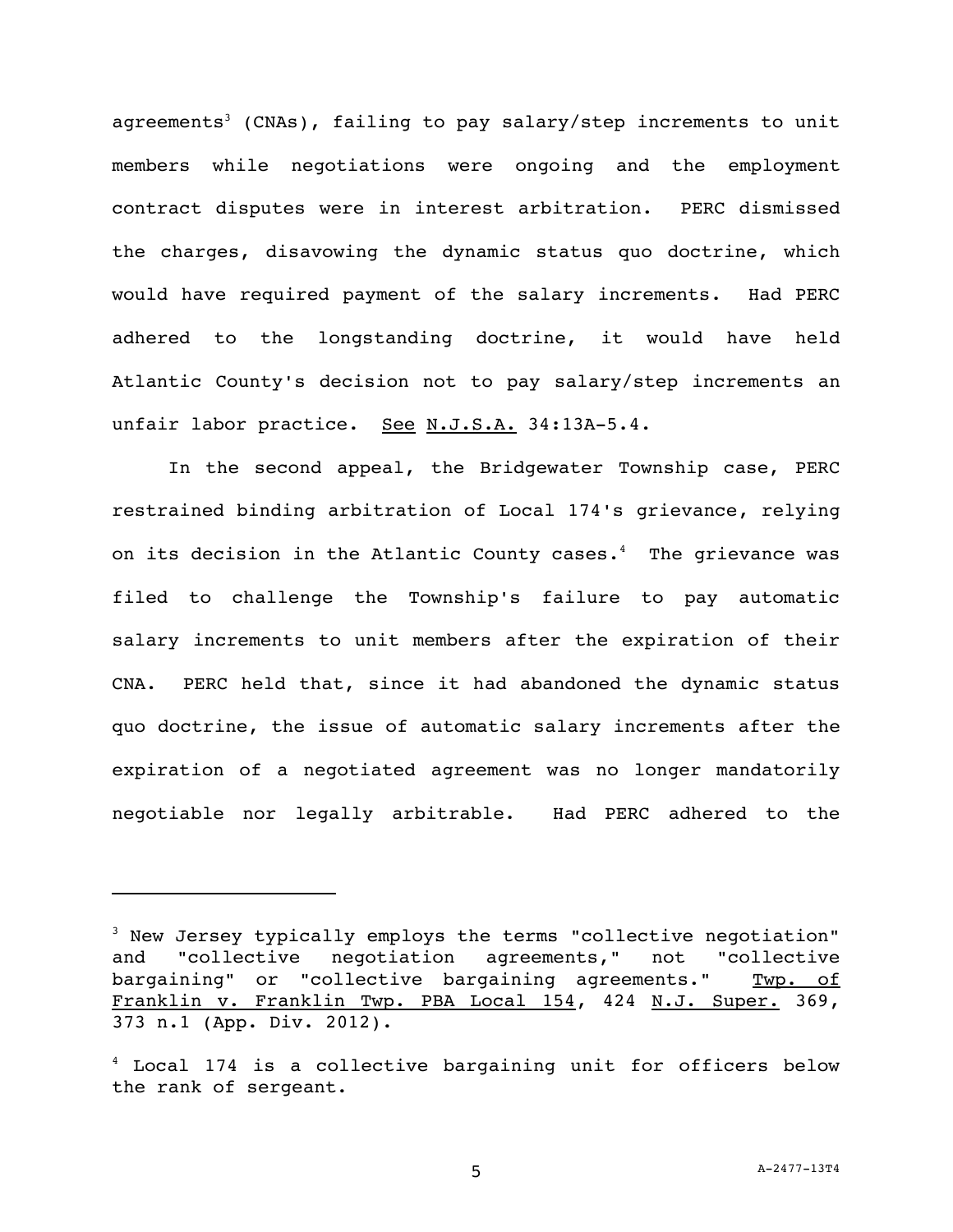doctrine, since salary is a mandatory subject of negotiation, it would have held Local 174's grievance to be arbitrable.

I.

PERC has had exclusive jurisdiction over unfair labor practice charges since  $1974.$  See L. 1974, c. 123 (1974), codified at N.J.S.A. 34:13A-5.4; See In re Galloway Twp. Bd. of Educ. (PERC Galloway), P.E.R.C. No. 76-32, 2 N.J.P.E.R. ¶ 122B, 1976 N.J. PERC LEXIS 23 (1976), rev'd, 149 N.J. Super. 352 (App. Div. 1977), rev'd, NJ Galloway, supra, 78 N.J. 25. The following year, PERC adopted the dynamic status quo doctrine. See In re Piscataway Twp. Bd. of Educ., PERC No. 91, 1 N.J.P.E.R. 49, 50 (1975).

In Piscataway, PERC found that the employer had engaged in an unfair labor practice by unilaterally dropping employee hospitalization and medical coverage, a condition of employment, after the expiration of a CNA while negotiations were ongoing. PERC stated: "It is the generally accepted view in both the public and private sectors that an employer is normally precluded from altering the status quo while engaged in collective negotiations  $\cdots$   $\cdots$  Thid. PERC defined the term "status quo" to include scheduled pay increments. Moreover, such dynamic status quo was within the scope of mandatory fair labor practices even where no CNA was in effect.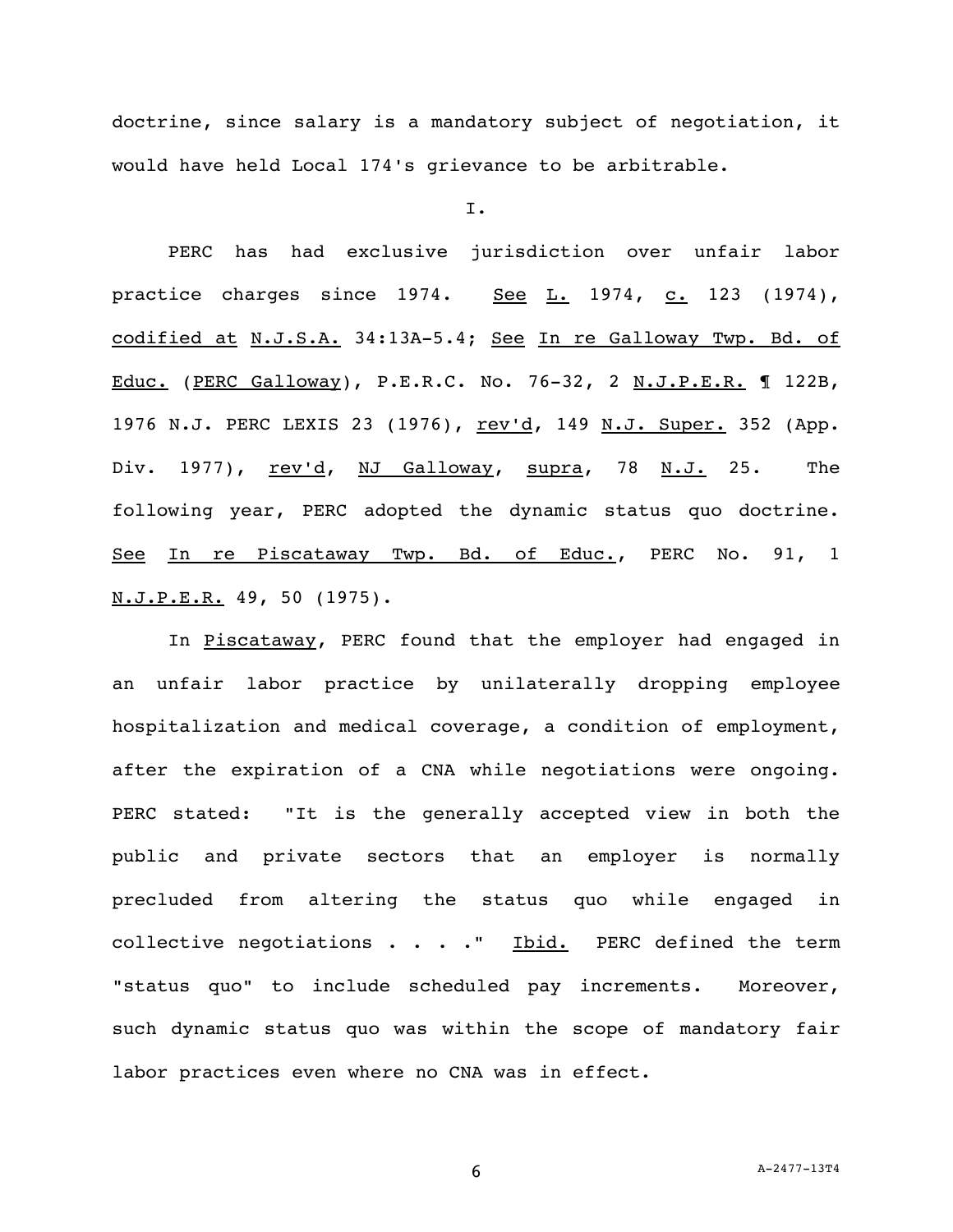Two years later, in 1976, PERC again held that refusal to pay salary increments in accordance with an expired agreement, pending the negotiation of a successor agreement, was an unfair labor practice in violation of N.J.S.A. 34:13A-5.4(a)(1) and (5). PERC Galloway, supra, 2 N.J.P.E.R. at 8-9. In PERC Galloway, PERC observed that a level playing field for labor negotiations between a government employer and the employee bargaining unit requires that "the status quo is predictable and constitutes the terms and conditions under which the parties have been operating[.]" PERC Galloway, supra, 2 N.J.P.E.R. at 7.

Our Supreme Court affirmed the PERC Galloway decision in part based on the application of N.J.S.A. 18A:29-14. The statute bound school boards to salary schedules "for a period of two years from the effective date of such policy[,]" and in that case the second year fell in the school term in which the Board was refusing to pay salary increments. Because the Board did not pay salary increments for the second year, it violated the "statutory compulsion." Id. at 52. NJ Galloway, supra, 78 N.J. at 51-52. The Court, by way of dictum, also endorsed PERC's reliance on the doctrine of dynamic status quo in its decision. Id. at 50-51.

7 A-2477-13T4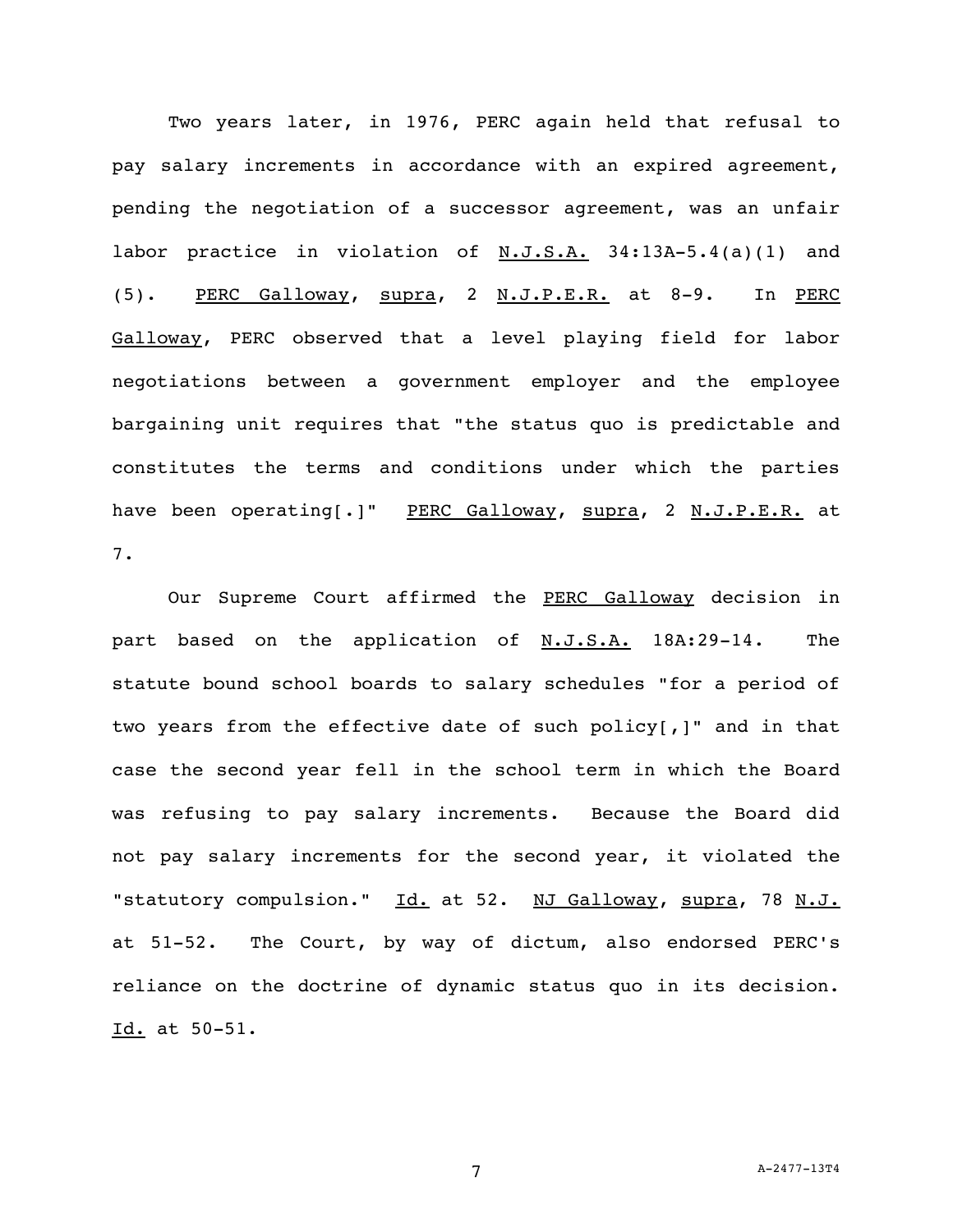In its discussion, the Court cited NLRB v. Katz, 369 U.S. 736, 743-47, 82 S. Ct. 1107, 8 L. Ed. 2d 230 (1962), for the proposition that unilateral change in the status quo "frustrate[s] the 'statutory objective of establishing working conditions through bargaining.'" Id. at 48 (citing Katz, supra, 369 U.S. at 744, 84 S. Ct. at 1112, 8 L. Ed. 2d at 236). The Court drew a parallel between that principle and N.J.S.A. 34:13A-5.3. The statute stated then as it does now, that "new rules or modifications of existing rules governing working conditions" should only be implemented when they are the product of negotiations:

> Our Legislature has also recognized that the unilateral imposition of working conditions is the antithesis of its goal that the terms and conditions of public employment be established through bilateral negotiation and, to the extent possible, agreement between the public employer and the majority representative of its employees. It has incorporated a rule similar to that of Katz in . . . N.J.S.A. 34:13A-5.3.

[NJ Galloway, supra, 78 N.J. at 48.]

Since compensation is an important condition of employment,

the unilateral denial of that increment would constitute a modification thereof without the negotiation mandated by N.J.S.A. 34:13A-5.3 and would thus violate N.J.S.A. 34:13A-5.4(a)(5). Such conduct by a public employer would also have the effect of coercing its employees in their exercise of the organizational rights guaranteed them by the Act because of its inherent repudiation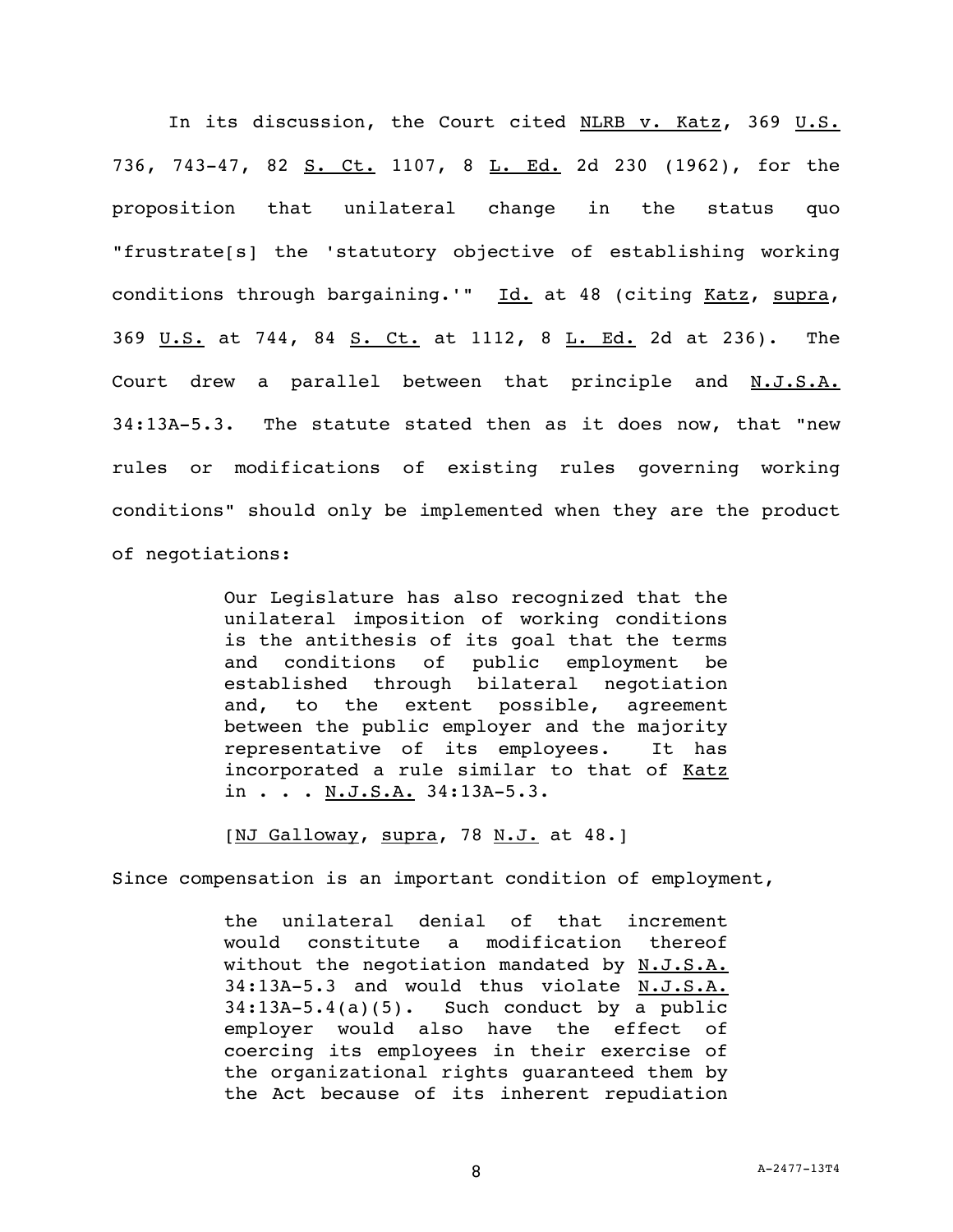of and chilling effect on the exercise of their statutory right to have such issues negotiated on their behalf by their majority representative.

 $[Id. at 49.]$ 

Eighteen years later, in Board of Education Township of Neptune v. Neptune Township Educational Association, 144 N.J. 16 (1996), the Court acknowledged PERC's longstanding adherence to the dynamic status quo doctrine, and the adherence to the doctrine in "most jurisdictions[.]" Id. at 22-23.

The Court observed, however, that "there is less unanimity in applying that rule to the public sector." Ibid. When Galloway was written, N.J.S.A. 18A:29-4.1 authorized school boards to adopt salary schedules for full-time teaching staff for a maximum of two years. At the time Neptune was written, the statute had been amended to allow increments in "one, two or three year" steps. Supra, 144 N.J. at 30. The Court found the statute effectively preempted labor law. Id. at 29.

In Neptune, the Court clarified that salary increments could not be paid to teachers after the expiration of the salary schedule negotiated between the school board and the union because it was prohibited by statute, id. at 30-31, and because no recoupment could be obtained from a tenured public employee, id. at 33-34. The latter point was important because recoupment could be obtained from other non-tenured public employees, thus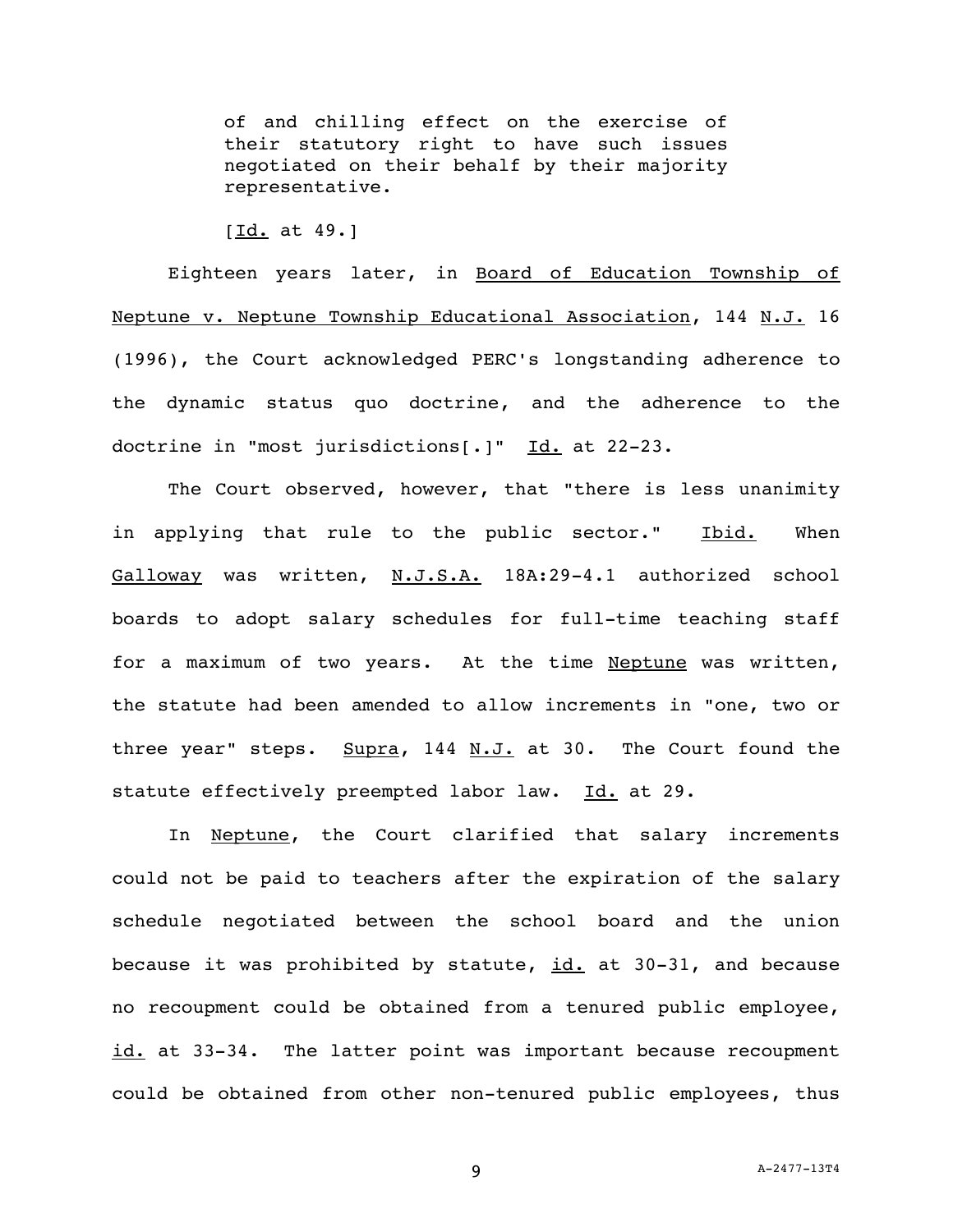limiting the potential impact of payments of increments during periods in which a CNA was not in effect on a governmental entity's budget. Should the parties ultimately negotiate a different schedule of payments that resulted in an overpayment during the time the CNA was expired but increments paid, the overpayments could be "recouped."

In the context of the newly decided Abbott v. Burke, 136 N.J. 444 (1994), which mandated the equalization of school funding across the state, the Neptune Court concluded that N.J.S.A. 18A:29-4.1 was enacted "to allow schools to properly manage their budgets in conformance with the New Jersey Constitution and current economic realities." Supra, 144 N.J. at 28-29. The Court disavowed a reading of NJ Galloway that relied on the dynamic status quo doctrine. Id. at 31-32.

Despite the disavowal, the Court also specified that the salary schedule limit found in N.J.S.A. 18A:29-4.1 did not apply to non-teaching staff members. Neptune, supra, 144 N.J. at 34. In other words, despite the weighty school funding concerns addressed in Abbott, and the potential negative effect of automatic increases on a school budget, the Neptune Court allowed non-teaching employees to benefit from the dynamic status quo doctrine and collect increments in salaries at the expiration of their CNAs. See ibid.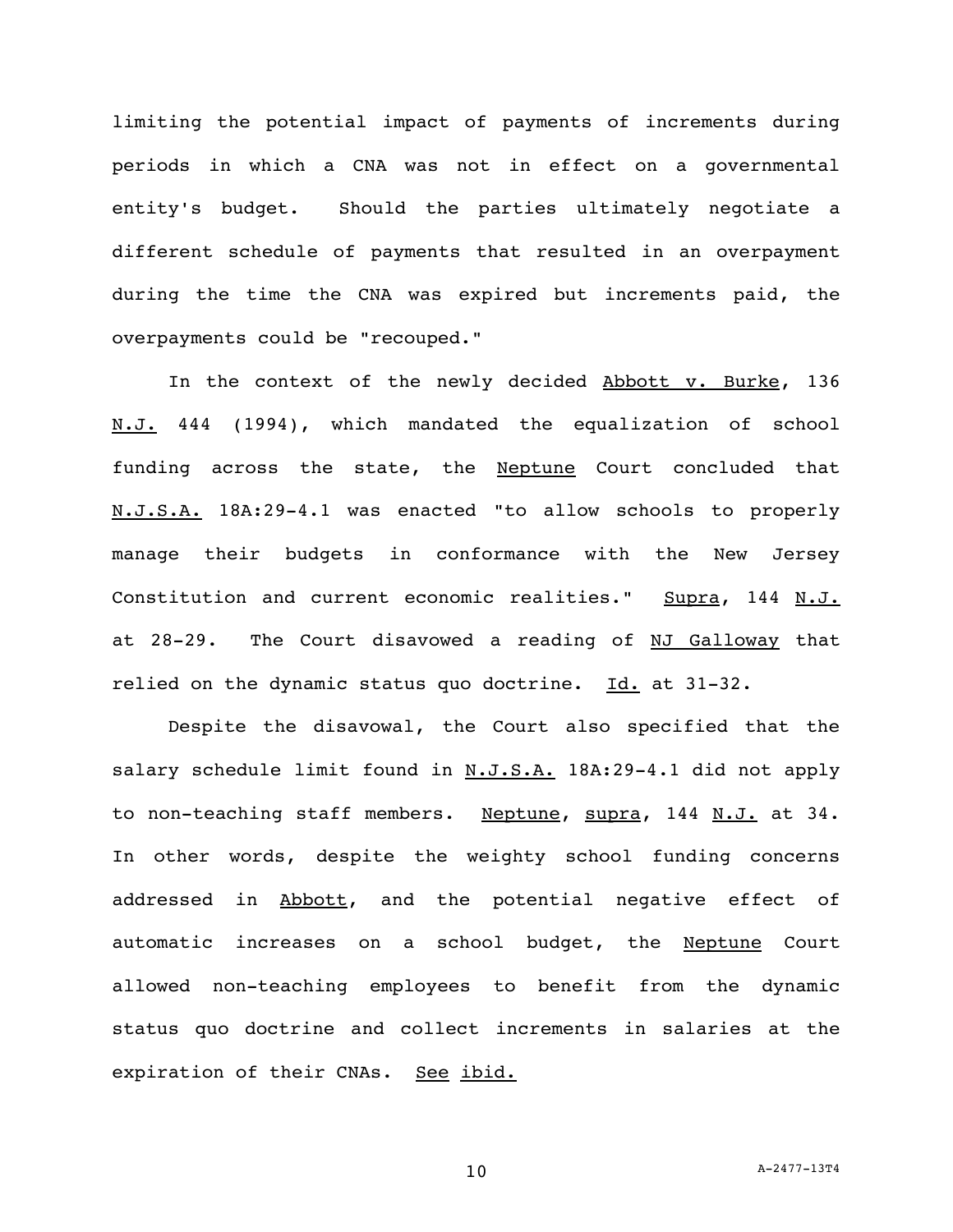PERC thereafter decided that because of the potential negotiating difficulties resulting from mixed bargaining units, in which members would be subject to different rules depending on whether they were teachers or non-teachers, Neptune's holding would be extended to non-teaching members included in a bargaining unit with teachers. In re East Hanover Bd. of Educ., PERC No. 99-71, 25 N.J.P.E.R. 1 30052 1999 N.J. PERC LEXIS 12 (1999), aff'd, No. A-4226-98 (App. Div. Apr. 10, 2000), certif. denied, 165 N.J. 489 (2000).

Appellate review of agency decisions is deferential. In re Hunterdon Cnty. Bd. of Chosen Freeholders, 116 N.J. 322, 328 (1989). Our inquiries are limited to: (1) whether the agency followed the law; (2) whether the agency's decision is supported by substantial evidence in the record; and (3) whether in applying the law to the facts, the agency reached a supportable conclusion. City of Jersey City v. Jersey City Police Officers Benev. Ass'n, 154 N.J. 555, 567 (1998); Morris Cnty. Sheriff's Office v. Morris Cnty. Policeman's Benev. Ass'n, Local 298, 418 N.J. Super. 64, 74-75 (App. Div. 2011).

As to the review of PERC decisions, we have said:

PERC is charged with administering the New Jersey Employer-Employee Relations Act (Act), N.J.S.A. 34:13A-1 to -29, and its interpretation of the Act is entitled to substantial deference. Appellate courts "'will not upset a State agency's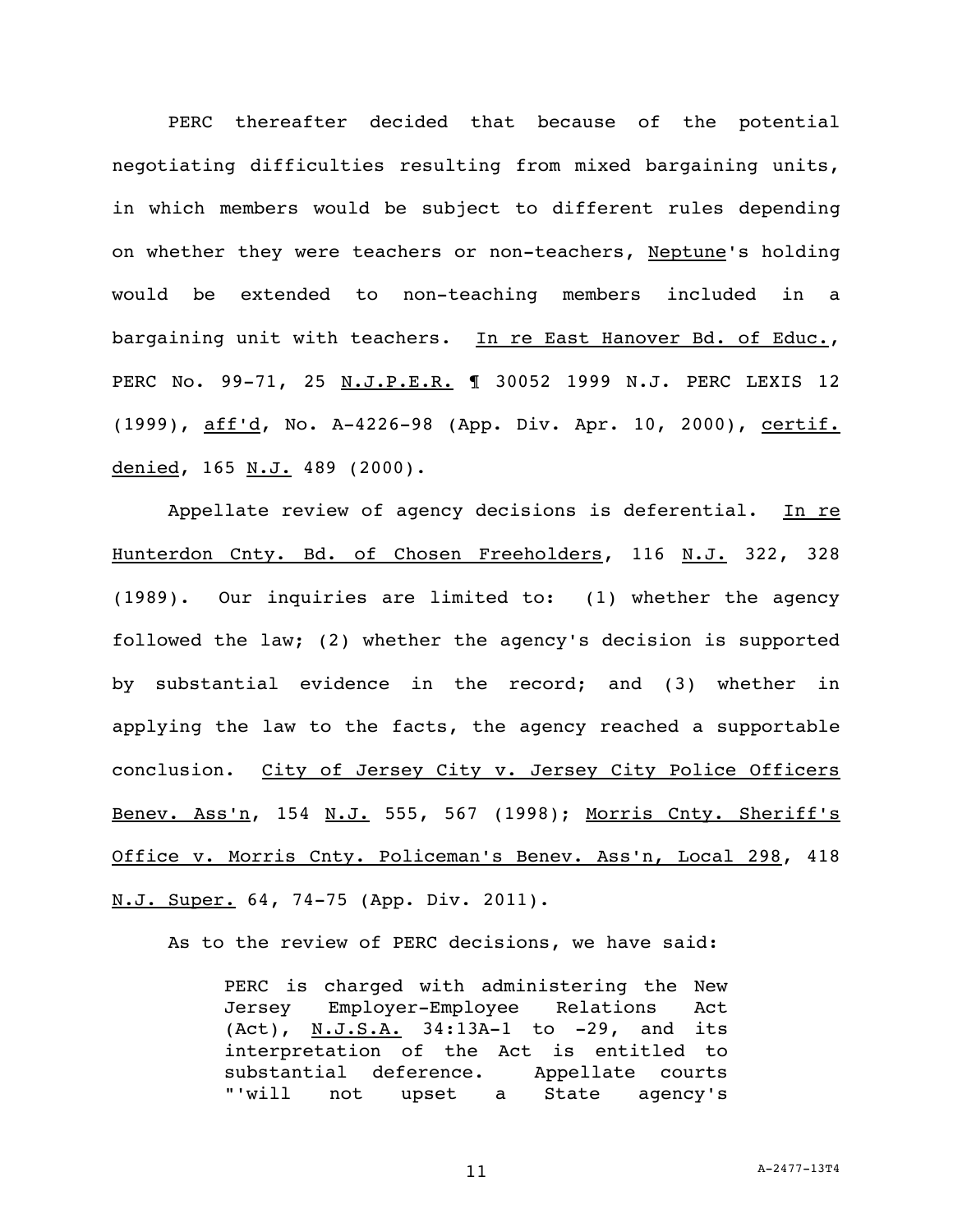determination in the absence of a showing that it was arbitrary, capricious or unreasonable, or that it lacked fair support in the evidence, *or that it violated a legislative policy expressed or implicit* in the governing statute.'" "Although an agency's 'interpretation of the statute it is charged with administering . . . is entitled to great weight,' . . . [appellate courts] will not yield to PERC if its interpretation is 'plainly unreasonable, contrary to the language of the Act, or subversive of the Legislature's intent.'"

PERC's interpretation of the law outside of its charge is entitled to "no special deference." Moreover, deference is not afforded when PERC's interpretation gives a provision of the Act greater reach than the Legislature intended, and PERC must follow judicial precedents interpreting the Act.

[Commc'ns Workers of Am., Local 1034 v. State Policemen's Benev. Ass'n, Local 203, 412 N.J. Super. 286, 291 (App. Div. 2010) (alteration in original) (citations omitted).]

The issue presented in these appeals is one of law: whether PERC can summarily reverse the dynamic status quo doctrine in order to advance the legislative goal embodied in the two percent tax levy cap,  $N.J.S.A.$  40A:4-45.44 to -45.47. Our review is de novo. Maeker v. Ross, 219 N.J. 565, 574-75 (2014); Manalapan Realty, L.P. v. Twp. Comm. of Manalapan, 140  $N.J. 366, 378 (1995).$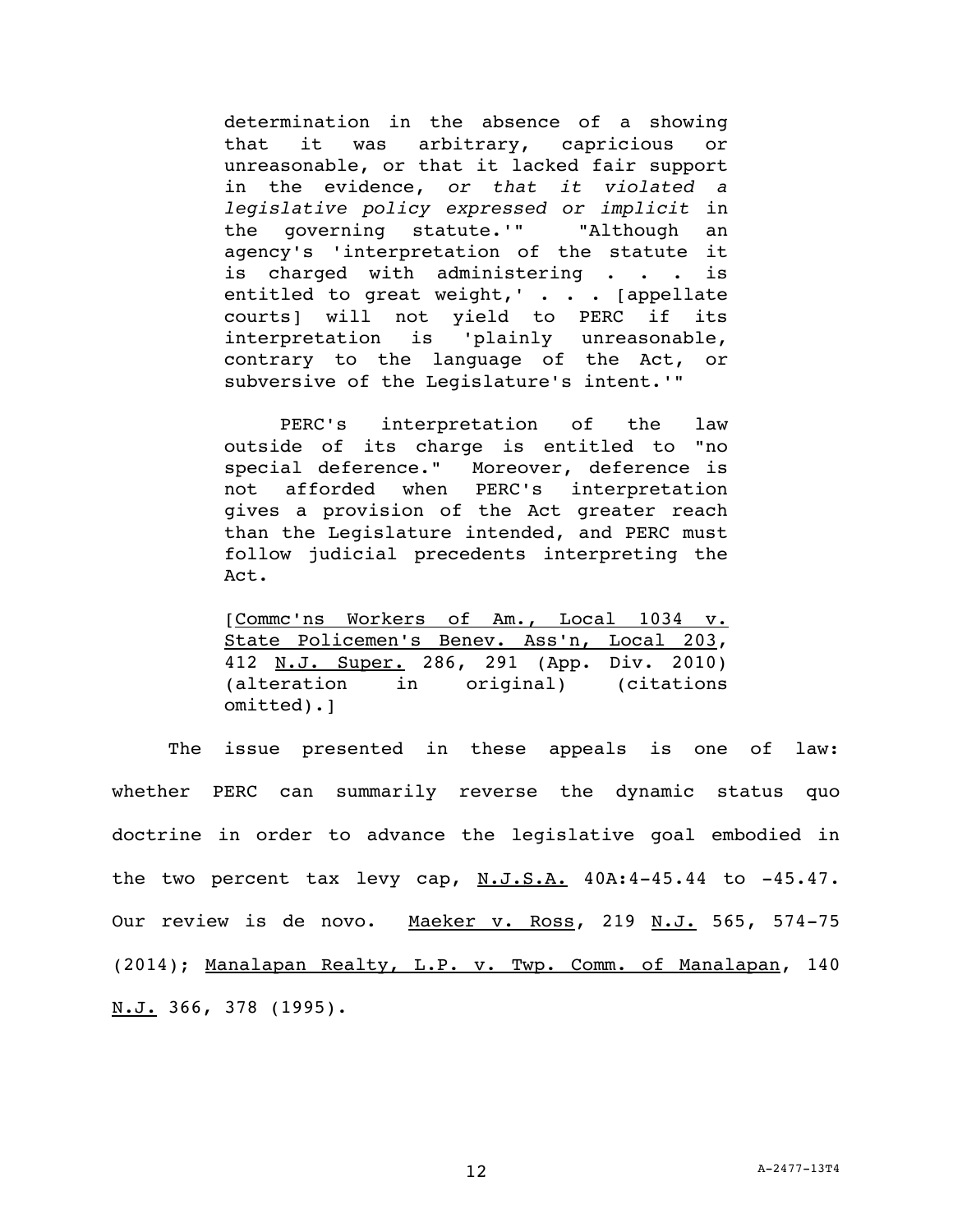In the Atlantic County matters, PERC adopted and incorporated the hearing examiner's findings of fact. However, because it abandoned the dynamic status quo doctrine, it rejected the examiner's decision in favor of both bargaining units.

It was undisputed that the County's practice for many years had been to pay salary increments while a new agreement was negotiated, pursuant to the schedule contained in the expired CNA. It is common for contracts between public employers and employees to expire long before new ones are negotiated. Local 77's CNA explicitly provided for this eventuality by stating: "All provisions of this Agreement will continue in effect until a successor Agreement is negotiated." Article XIX, "Duration and Termination."

During the course of the hearing, County employees testified that law enforcement salary increments were between approximately five and six percent per year. If paid, in order to meet the two percent tax levy cap, some adjustment would have to be made to other budget items.

Despite adopting the hearing examiner's findings of fact, PERC disagreed with his conclusion that the parties' CNAs compelled salary step increments beyond the expiration of the

$$
\texttt{II.}
$$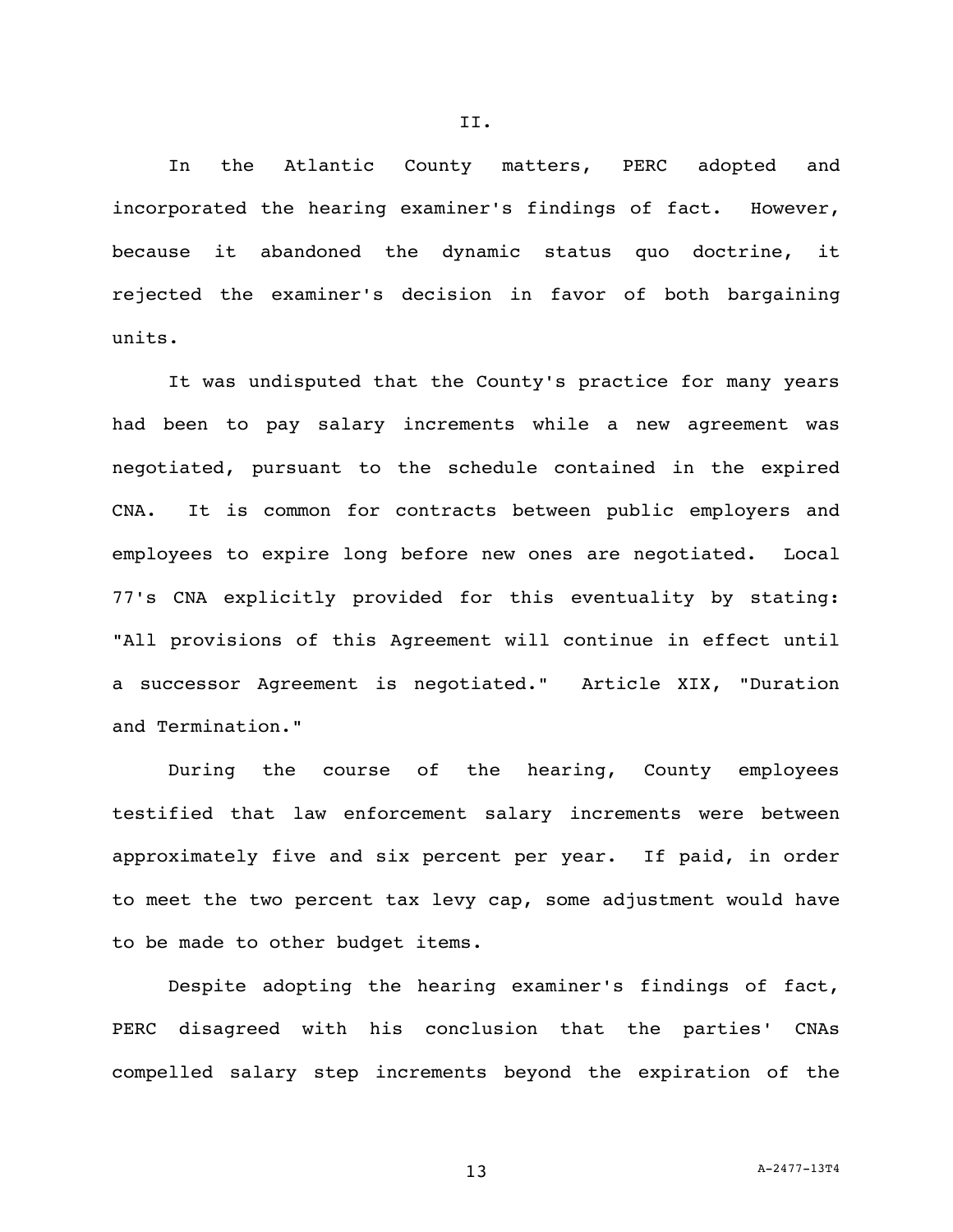agreements. PERC found instead that "there is not one word in any of the agreements by which the parties agreed to continue to provide incremental increases beyond the termination date of the agreements." PERC made no mention that both CNAs were negotiated assuming the dynamic status quo doctrine applied.

PERC began the analysis in its decision by discussing the 2010 tax levy cap. It observed that the County had demonstrated a decrease in its ratable base, as a result of which it had been compelled to cut expenditures by reducing public services and projects, by employee furloughs, and similar measures.

PERC further observed that the County's efforts had enjoyed great success, and that it carried actual budget surpluses in 2010 and 2011, maintained its good bond rating, and limited its overall budget growth to under two percent. After this discussion, PERC proceeded to consider the "continuing propriety of what is known as the dynamic status quo doctrine."

PERC's analysis also referenced Piscataway, PERC Galloway, and Neptune, acknowledging adherence to the doctrine since 1975. The opinion then stated that PERC had the authority to modify, or even abandon doctrines it created. It identified two earlier

14 A-2477-13T4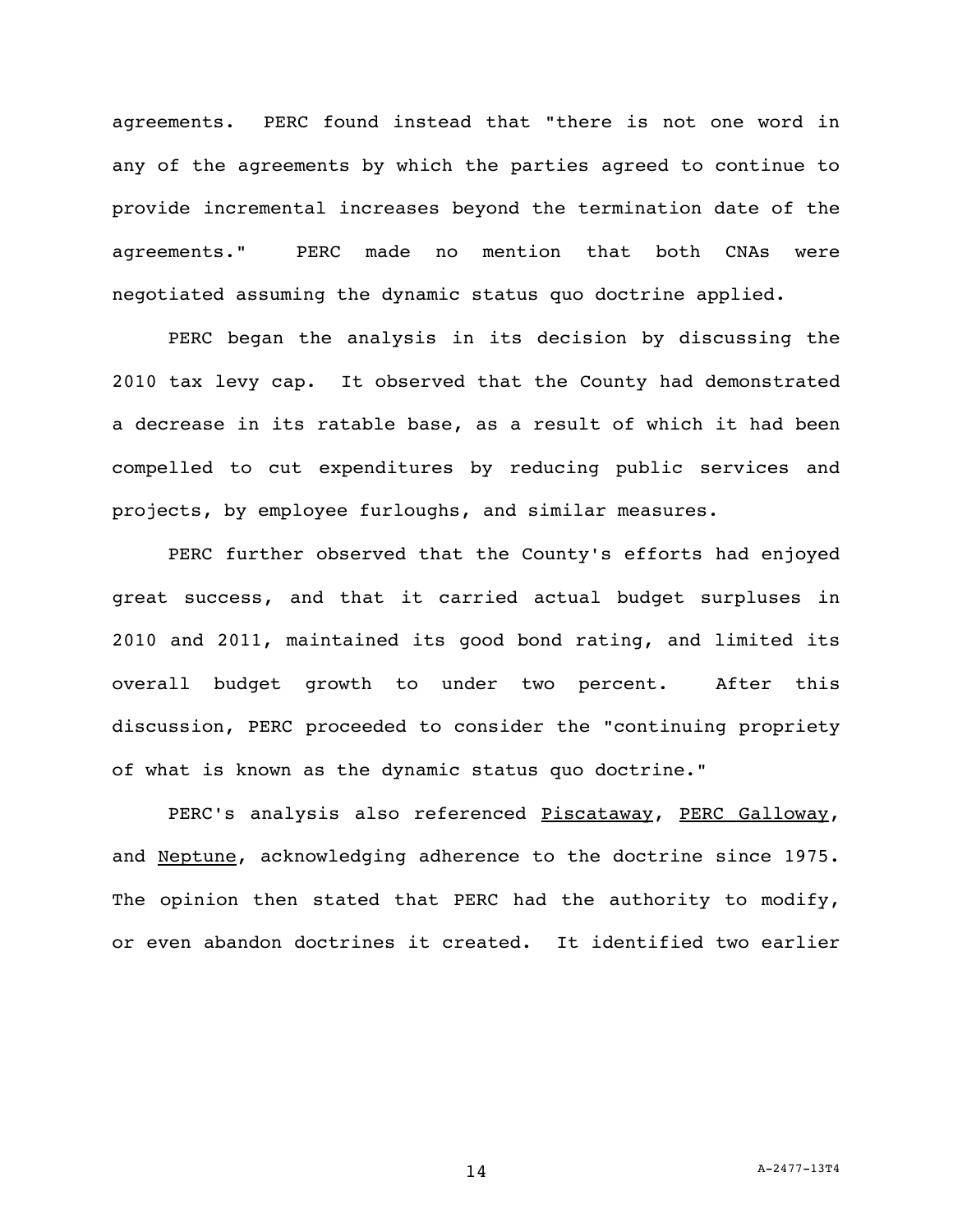cases, one decided in 2011 and other in 2012, in which it deviated from the dynamic status quo doctrine.<sup>5</sup>

Without reference to the record, and contrary to the rationale it had employed since Piscataway in 1974 that the dynamic status quo doctrine maintained a level playing field for labor negotiations, PERC continued: "a post expiration requirement that employers continue to pay and fund a prior increment system creates myriad instabilities in the negotiations process." PERC next referred to changing economic conditions, and asserted that governmental budgetary constraints trump labor considerations. PERC's opinion closed with this statement:

> [W]e find that the dynamic status quo no longer fulfills the needs of the parties in that it serves as a disincentive to the prompt settlement of labor disputes, and disserves rather than promotes the prompt resolution of labor disputes. While public employers will continue to be bound by the

i<br>L

<sup>&</sup>lt;sup>5</sup> Bloomfield Bd. of Educ., P.E.R.C. No. 2011-055, 37 N.J.P.E.R. ¶ 2 2011 N.J. PERC LEXIS 79 (2011); State Operated School Dist. of Paterson, P.E.R.C. No. 2012-3, 38 N.J.P.E.R. ¶ 33 2011 N.J. PERC LEXIS 118 (2011). Both opinions relate to interim relief. In the first, PERC declined to compel salary increments during negotiations because the payments could not be recouped. In the second case, PERC declined to apply the dynamic status quo doctrine to a dispute in a financially struggling school district because "after weighing the relative hardship to the parties and the harm to the public interest, interim relief is not appropriate and the dynamic status quo should not be applied in this case." State Operated School Dist. of Paterson, 2011 N.J. PERC LEXIS at 9.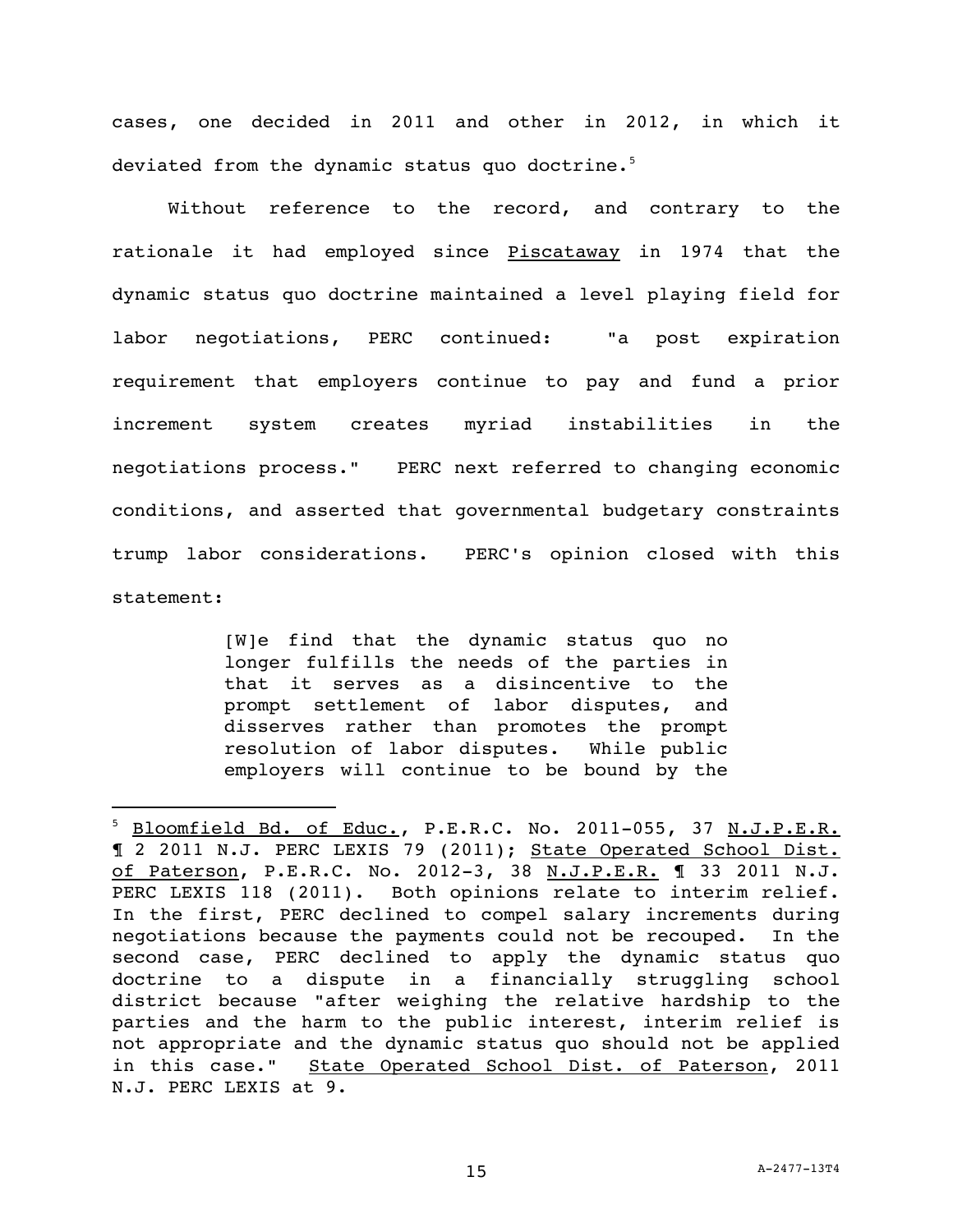strictures of maintenance of the status quo, that will be defined as a "static" rather than a dynamic status quo.

Therefore, PERC rejected the hearing examiner's decision because he applied the dynamic status quo doctrine and "for the reasons set forth above[,]" and dismissed the unfair practice charges. This appeal followed.

We begin our analysis with  $N.J.S.A.$  34:13A-16.7 [and related statutes], enacted in 2010, which cap interest arbitration salary growth at two percent. The effective life of N.J.S.A. 34:13A-16.7 was recently extended to 2017. This cap, limited to interest arbitration, is the Legislature's link between the Act and the two percent tax levy cap or efforts at controlling the size of municipal budgets. <sup>6</sup> It is significant because in New Jersey, interest arbitration is compulsory. See N.J.S.A. 34:13A-16. It hardly needs to be said that had the Legislature intended to limit salary growth in other areas not affected by the interest arbitration cap, it clearly could have done so. And its silence is meaningful:

i<br>L

In N.J.S.A. 34:13A-16(g)(6), an element, among many, arbitrators must take into account in resolving salary negotiations is the effect of an award on the employers' budget. Similarly, in  $N.J.S.A.$  34:13A-16.8(e)(1), the Interest Arbitration Task Force is directed to, as part of its charge, "study the effect and impact of the arbitration award cap on local property taxes."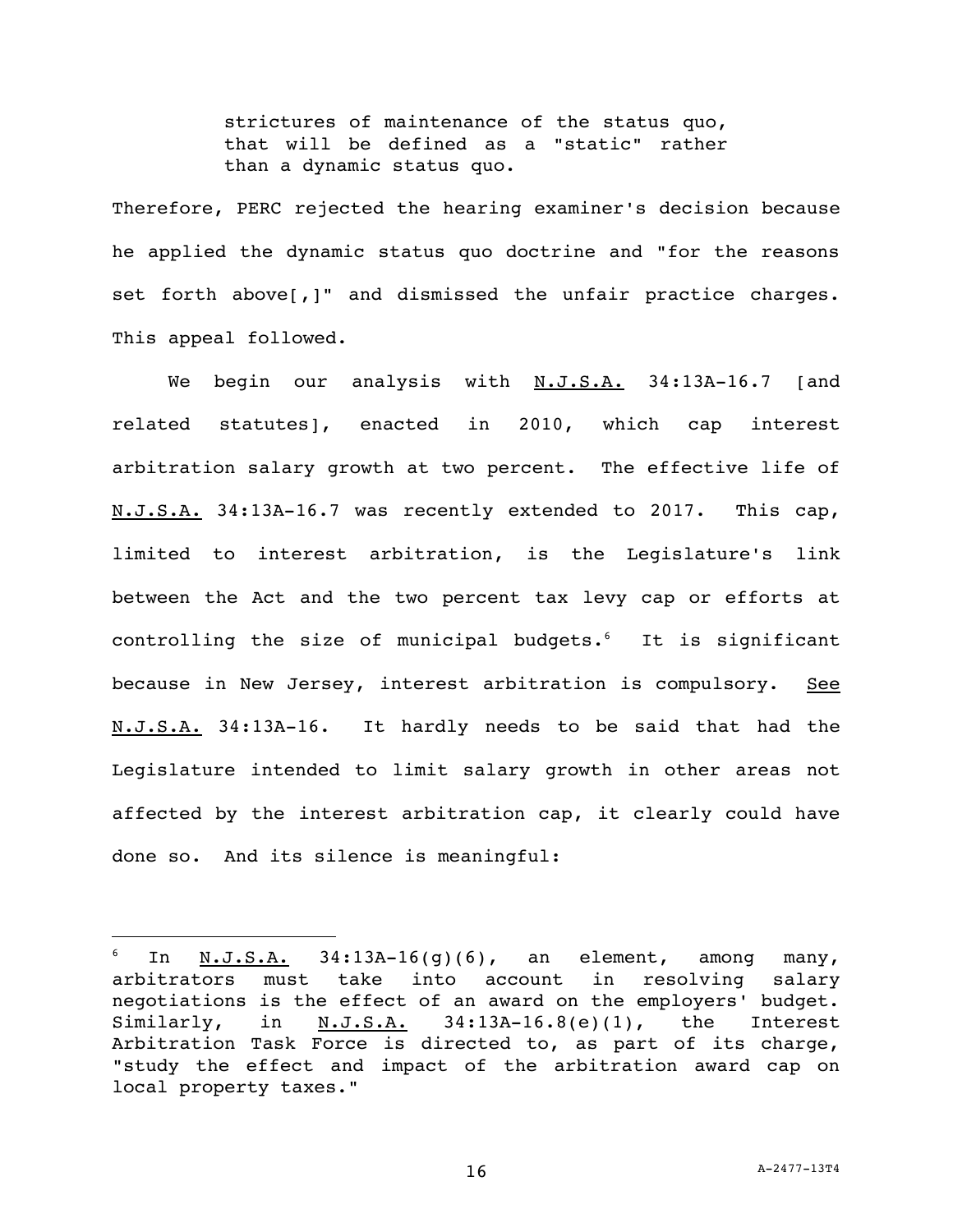[T]he fact that the Legislature has not acted in response to an agency's interpretation or practice is "granted great weight as evidence of its conformity with the legislative intent." Malone v. Fender, 80 N.J. 129, 137, 402 A.2d 240 (1979) (citing Lavitz v. Civil Serv. Comm'n, 94 N.J. Super. 260, 266, 227 A.2d 722 (App. Div. 1967)); see also Cedar Cove, Inc. v. Stanzione, 122 N.J. 202, 212, 584 A.2d 784 (1991) ("The meaning ascribed to legislation by the administrative agency responsible for its implementation, including the agency's contemporaneous construction, long usage, and practical interpretation, is persuasive evidence of the Legislature's understanding of its enactment." (citing Malone, supra, 80 N.J. at 137, 402 A.2d 240)).

[Klumb v. Bd. of Educ. of Manalapan-Englishtown Reg'l High Sch. Dist., Monmouth Cnty., 199 N.J. 14, 24-25 (2009).]

The Legislature could have enacted additional limits by further amendments. It did not. See, e.g., Bd. of Educ. of Borough of Alpha, Warren Cnty. v. Alpha Educ. Ass'n, 190 N.J. 34, 47-48 (2006) (noting that Legislature overruled Supreme Court's ruling in Camden Bd. of Educ. v. Alexander, 181 N.J. 187, 203-07 (2004), in part, by amending N.J.S.A. 34:13A-5.3, effective Jan. 12, 2006, to set forth a presumption in favor of arbitration).

PERC's decision, undertaken in an area in which the Legislature did not act, was driven by the tax levy cap, concerns regarding government budgets, and not the Act. The two percent tax levy cap is beyond PERC's agency mandate. Concerns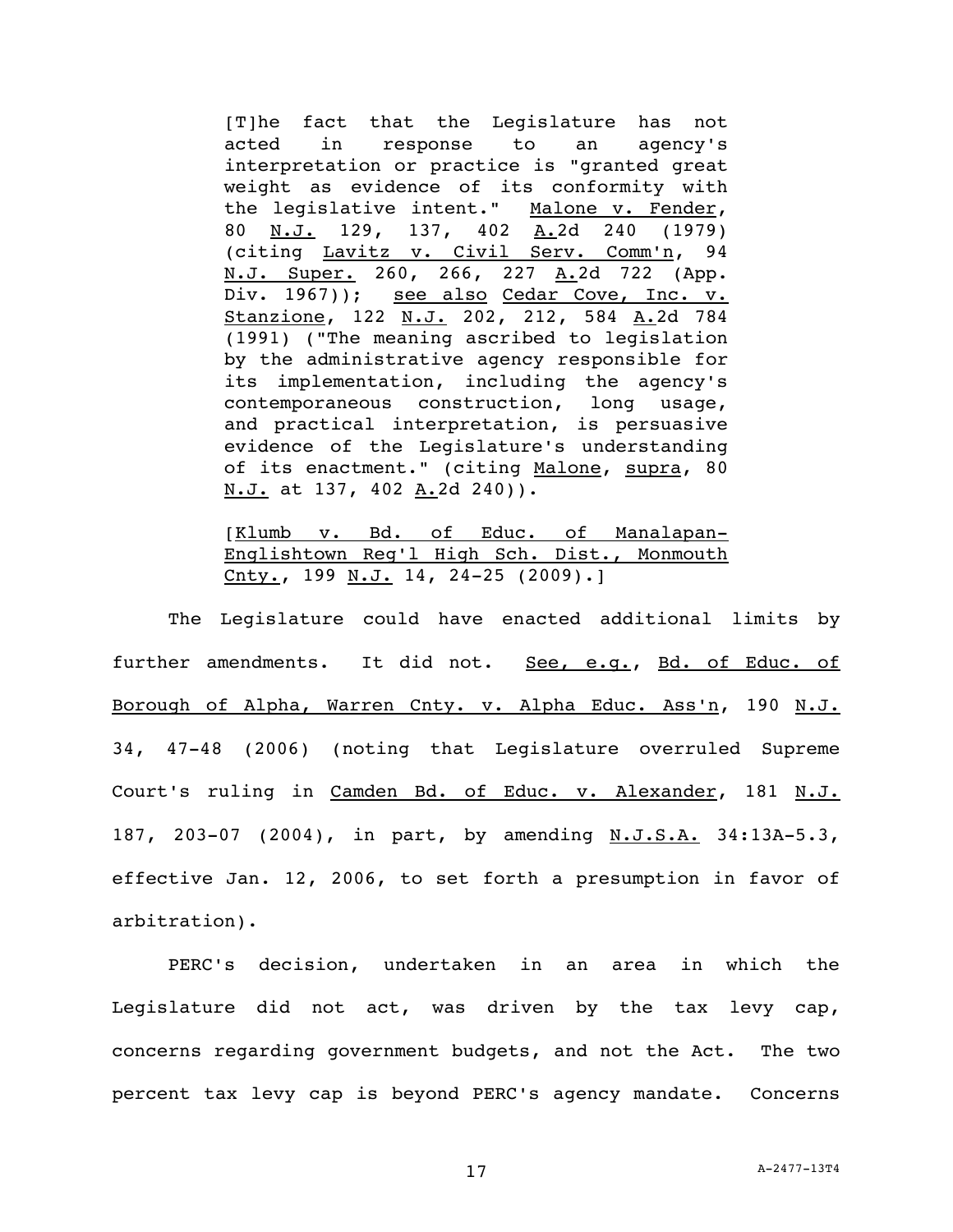regarding budgets are not a primary consideration when the agency safeguards the rights of public employees. "PERC's interpretation of the law outside of its charge is entitled to 'no special deference.'" Local 1034, supra, 412 N.J. Super. at 291.

PERC is charged with administering the Act and its interpretation of the Act is entitled to substantial deference. Its interpretation and implementation of laws, and primary consideration of goals outside its charge, however, is not. Local 1034, supra, 412 N.J. Super. at 291. In these cases, PERC filled in a gap it did not have the authority to fill.

Contrary to PERC's conclusion, there is no absolute inconsistency between the tax levy cap statute and the dynamic status quo doctrine because the employer is free to adjust and balance its budget, if necessary, from other expenditures. Additionally, employers have the capacity, with non-tenured employees, to recoup increments.

In fact, the interest arbitration statute's legislative history,  $L. 2010$ ,  $C. 105$ , explicitly states that the Legislature did not intend to place a cap on negotiated agreements. See Assembly Law & Public Safety Comm. Statement to Assembly Comm. Substitute for A. 3393 (Dec. 9, 2010) ("[A]greements arrived at through independent negotiation between the parties, and

18 A-2477-13T4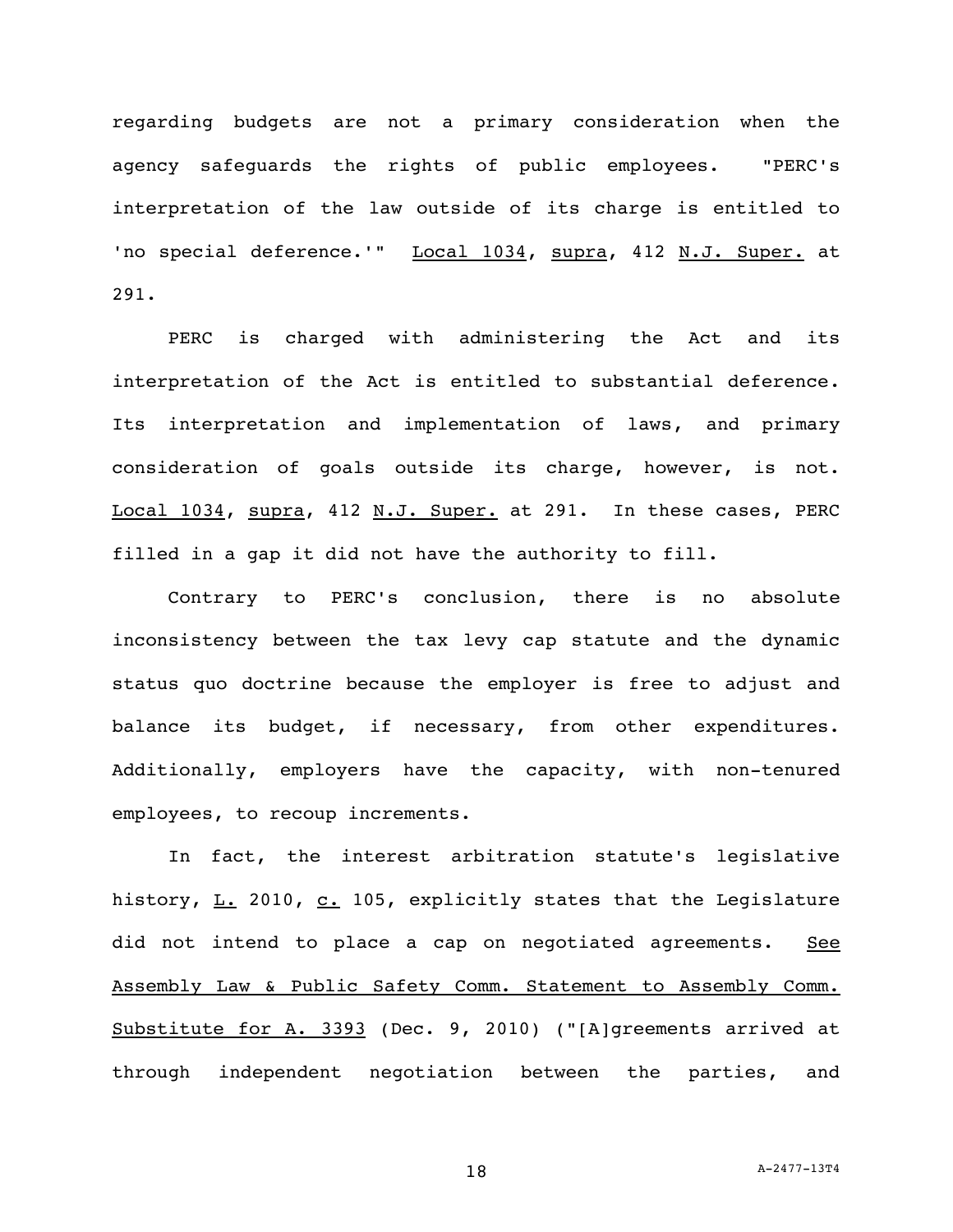agreements reached with the assistance of a mediator or factfinder are not subject to the contractual cap.").

Essentially, PERC found that the cost-saving impetus behind the tax levy cap and the dynamic status quo doctrine conflicted, and on the balance gave greater weight to the tax cap statute. By doing so, it undermined its legislative mandate as embodied in the Act.

"When two statutes may stand together, each governing its own sphere of operation, there is no inconsistency from which an intent to repeal may be inferred." Jackson Twp. Bd. of Educ. v. Jackson Educ. Ass'n ex rel. Scelba, 334 N.J. Super. 162, 171 (App. Div.), certif. denied, 165 N.J. 678 (2000). See also Brown v. City of Jersey City, 289 N.J. Super. 374, 379 (App. Div. 1996) ("It is well settled that implied repealers are disfavored by the law and will be avoided if the two enactments can be read harmoniously and sensibly."). "Evidence of statutory incompatibility reflecting a legislative intention to supplant a prior law must be clear and compelling." Grzankowski v. Heymann, 128 N.J. Super. 563, 568 (App. Div. 1974).

Nor do we agree with PERC that it was free to discard the doctrine as an act of mere policymaking. PERC has broad authority to

> make policy and establish rules and regulations concerning employer-employee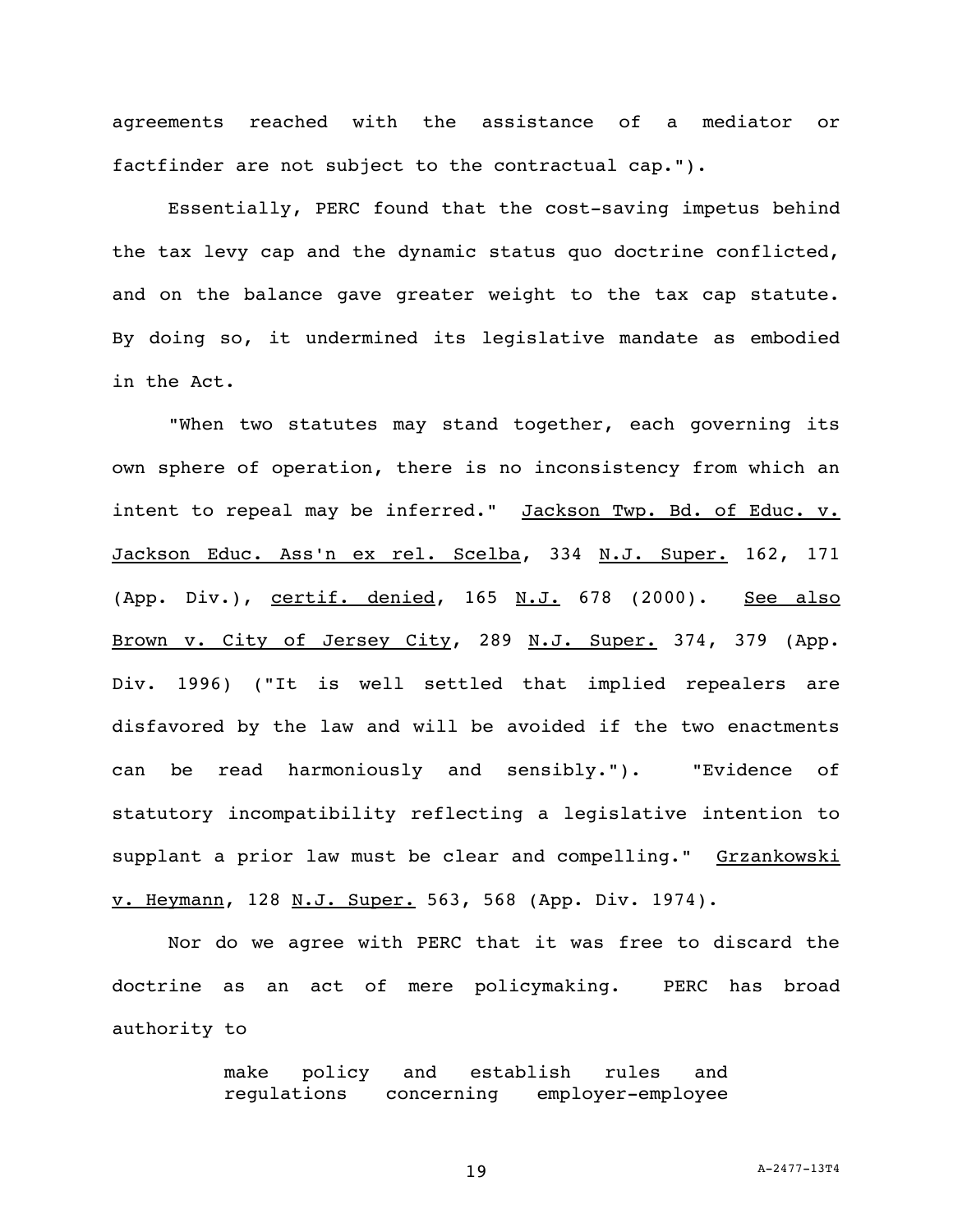relations in public employment relating to dispute settlement, grievance procedures and administration including enforcement of statutory **provisions** concerning representative elections and related matters and to implement fully all the provisions of this act.

[N.J.S.A. 34:13A-5.2.]

See also N.J.A.C. 19:10-1.1 to 19:19-5.2 (PERC regulations); Galloway, supra, 78 N.J. at 33 (PERC "is given certain statutory powers to fulfill its delegated duty as a regulatory body in the field of public employment labor relations. These include legislation (i.e., rule making), investigation, prosecution and adjudication.").

And PERC may amend its regulations "to adapt to changing circumstances and conditions," Glukowsky v. Equity One, Inc., 180 N.J. 49, 67 (2004), cert. denied, 543 U.S. 1049, 125 S. Ct. 864, 160 L. Ed. 2d 770 (2005), subject to compliance with the Administrative Procedure Act, N.J.S.A. 52:14B-1 to -15, and due process requirements. In re Provision of Basic Generation Serv. for Period Beginning June 1, 2008, 205 N.J. 339, 347 (2011); In re N.J.A.C. 7:1B-1.1 et seq., 431 N.J. Super. 100, 115-16 (App. Div.), certif. denied, 216 N.J. 8 (2013).

But the dynamic status quo doctrine is neither a regulation nor a policy statement. It is an interpretation of N.J.S.A. 34:13A-5.3, which PERC developed when assessing unfair labor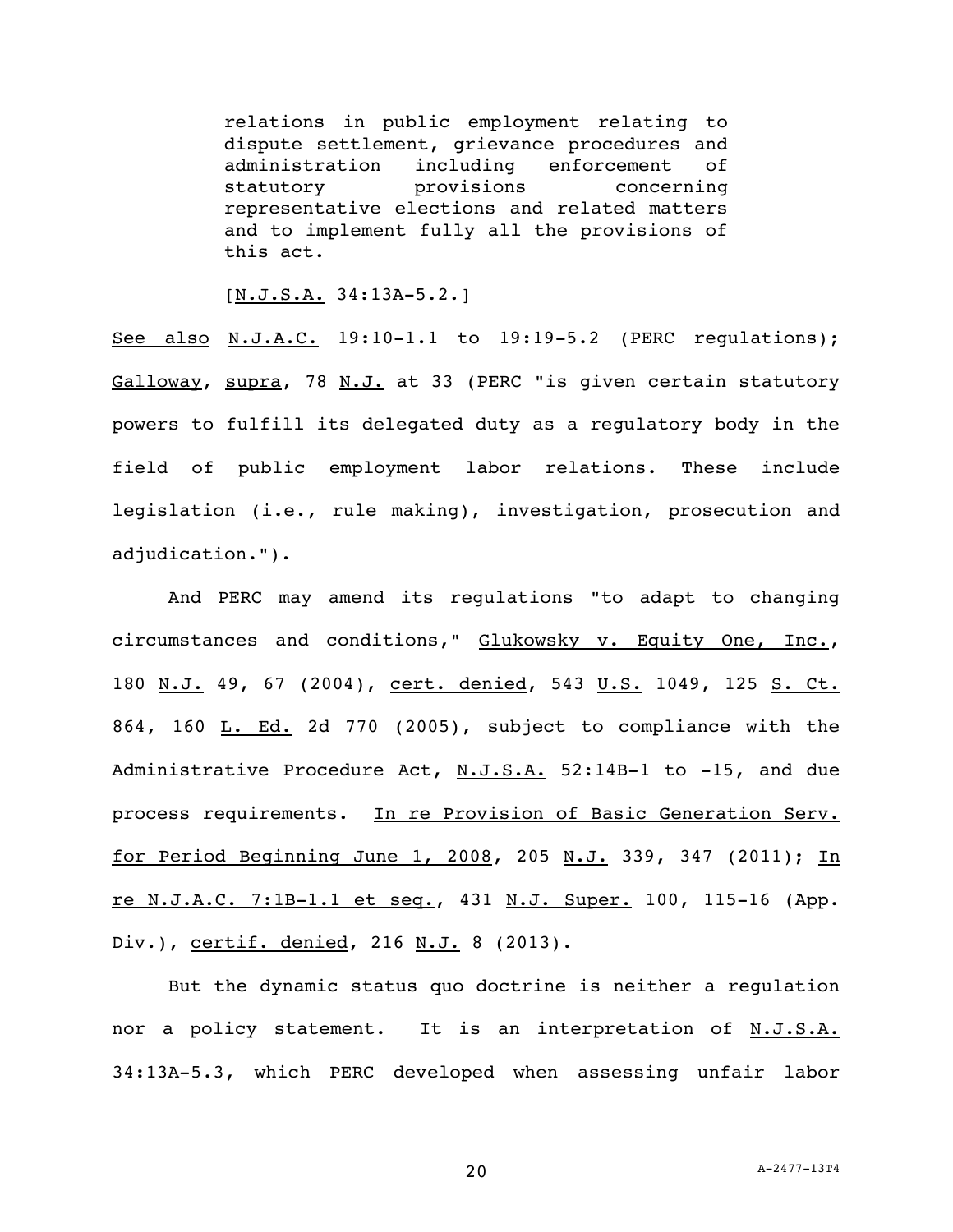practice charges, in fulfilling its adjudicative function pursuant to N.J.S.A. 34:13A-5.4(c). See Neptune, supra, 144 N.J. at 23 (PERC "has interpreted the Act to require a dynamic status quo, including the payment of increments.") (emphasis added); Galloway, supra, 78 N.J. at 48-49 (Legislature has "recognized that the unilateral imposition of working conditions is the antithesis of its goal that the terms and conditions of public employment be established through bilateral negotiation and, to the extent possible, agreement between the public employer and the majority representative of its employees"; and "If a scheduled annual step increment  $\cdot \cdot \cdot$  is an 'existing rul[e] governing working conditions,' the unilateral denial of that increment would constitute a modification thereof without the negotiations mandated by N.J.S.A. 34:13A-5.3 and thus would violate N.J.S.A.  $34:13A-5.4(a)(5)$ ") (emphasis added).

Furthermore, the parties relied on the doctrine in negotiating their CNAs. By altering its course, PERC undermined the parties' legitimate expectations based on their negotiations and, as to at least Local 77, the actual employment contract. See, e.g., Camden Bd. of Educ., supra, 181 N.J. at 195 ("As a general matter, legislative and other regulatory enactments are 'a silent factor in every contract[, and p]arties in New Jersey are likewise presumed to have contracted with reference to the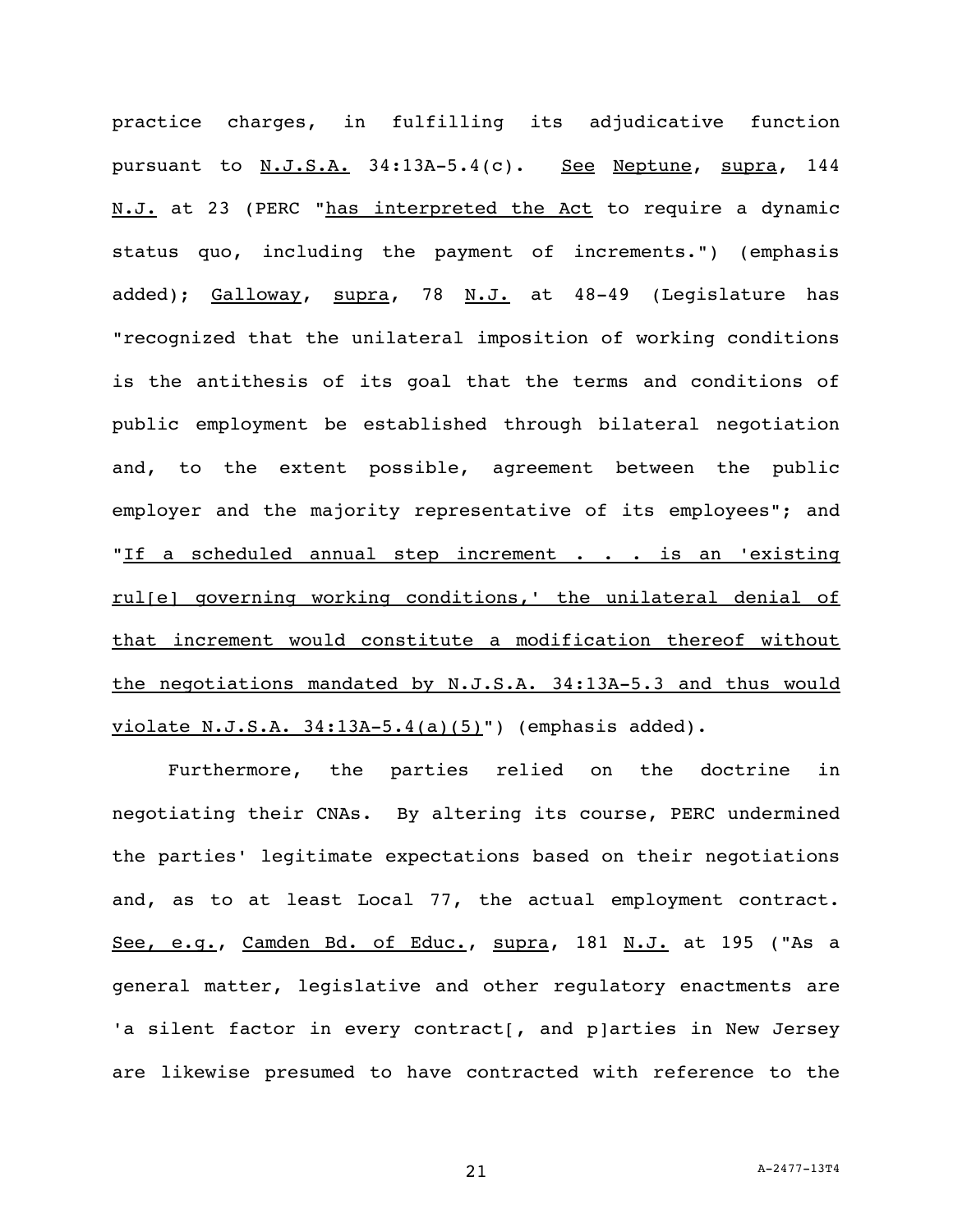existing law.'" (alteration in original) (quoting Silverstein v. Keane, 19 N.J. 1, 13 (1955)), superseded by statute on other grounds as explained in Bd. of Educ. of Alpha, supra, 190 N.J. at 48).

Finally, PERC wrongly assumed that government employers cannot negotiate to avoid paying salary increments after the lapse of CNAs. The employer also has the option, when engaged in new negotiations, to recoup salary increments in a new contract.

An additional consideration is that we are obliged to follow the discussion in NJ Galloway of the dynamic status quo doctrine. It is well-established that "an expression of opinion on a point involved in a case, argued by counsel and deliberately mentioned by the court, although not essential to the disposition of a case  $\ldots$  becomes authoritative[] when it is expressly declared by the court as a guide for future conduct." State v. Rose, 206 N.J. 141, 183 (2011). In other words, even if the Court's analysis in NJ Galloway was no more than dictum unnecessary to the ultimate ruling applying N.J.S.A. 18A:29-4.1, we must follow it.

"[A]s an intermediate appellate court, we consider ourselves bound by carefully considered dictum from the Supreme Court." State v. Breitweiser, 373 N.J. Super. 271, 282-83 (App.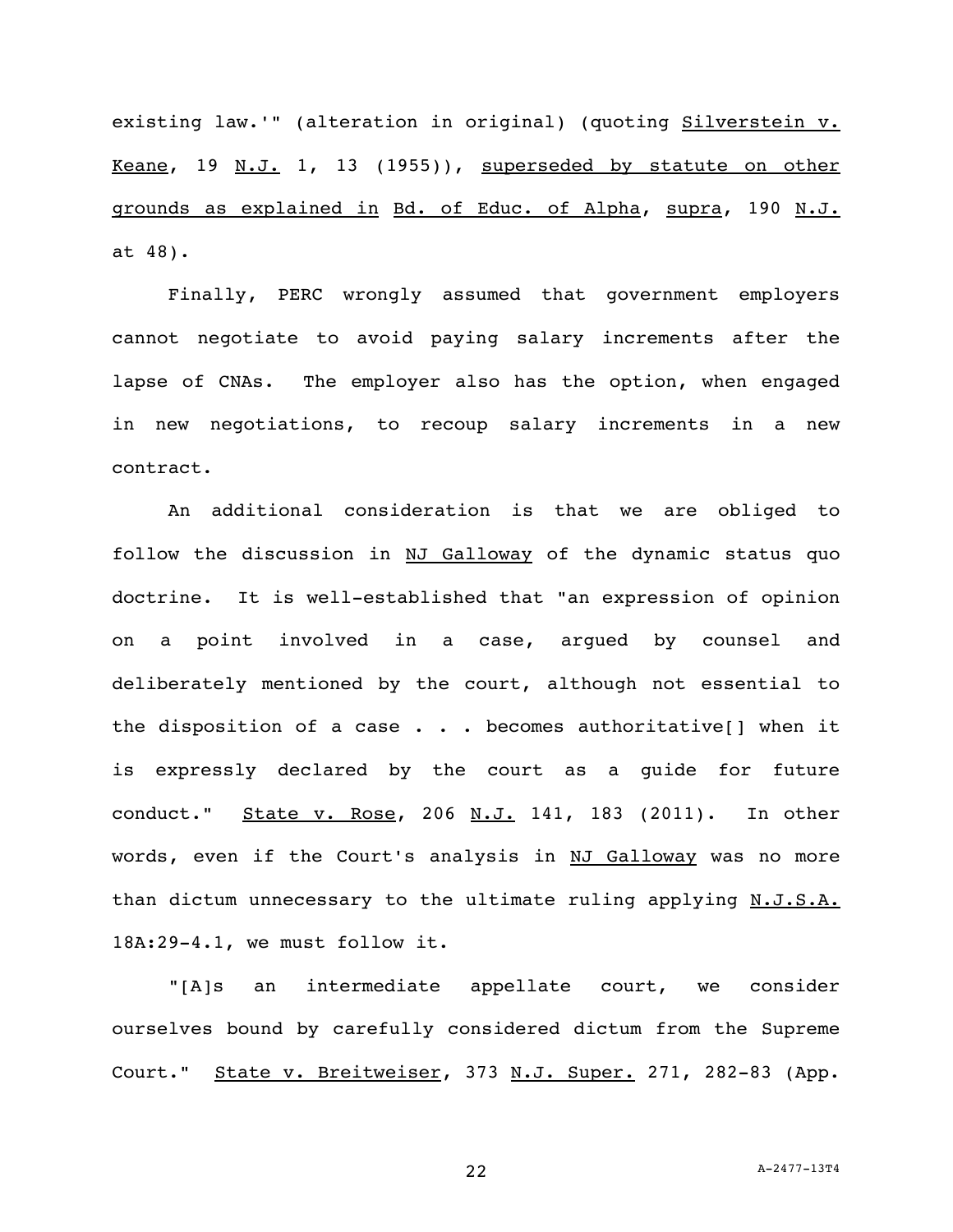Div. 2004), certif. denied, 182 N.J. 628 (2005). Even in Neptune, the Court in effect sanctioned the doctrine because it would be applied to non-teaching staff members in the bargaining unit.

Here, the hearing examiner concluded in both cases that nonpayment of the increments would constitute an unfair labor practice under  $N.J.S.A. 34:13A-5.4(a)(1)$  and  $(5)$ . We agree. We therefore reverse.

## III.

Once informed of PERC's decision in the matter of County of Atlantic, the Township's administrator notified Local 174 that, based on that opinion, "no step increases are to be granted to any Township employee unless a contract agreement is in place." As a result, Local 174 filed a grievance alleging the Township violated the parties' CNA, past practice, and the covenant of good faith and fair dealing. Local 174 submitted a request to PERC for grievance arbitration and the Township filed a scope of negotiations petition, seeking restraint of the grievance arbitration.

Local 174's CNA expired December 31, 2012. It included the following term: "This agreement shall remain in full force and effect during collective negotiations between the parties beyond the date of expiration set forth herein until the parties have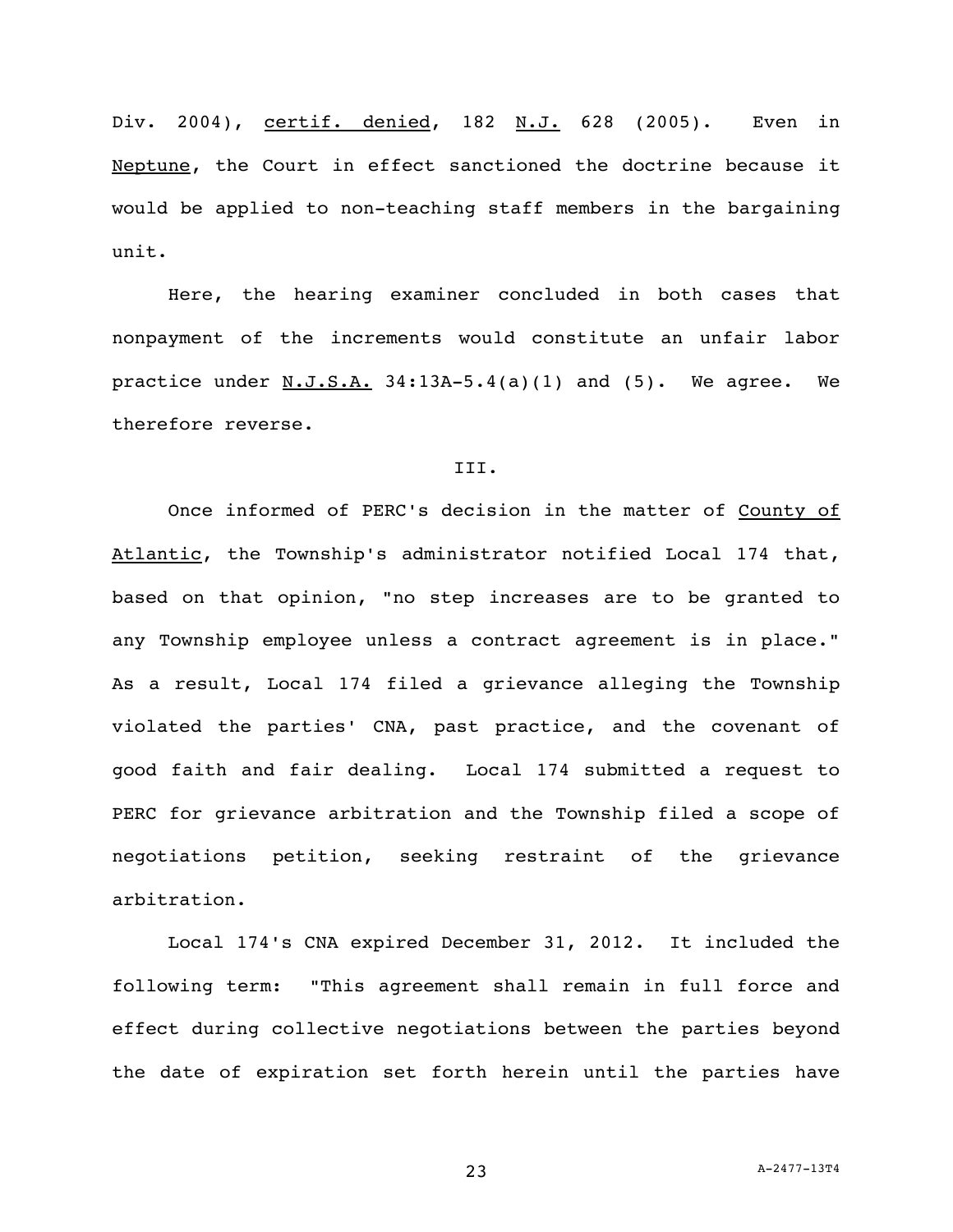mutually agreed on a new agreement." The hearing examiner found this provision to mean the employer agreed to salary increments even after the expiration of a CNA.

The grievance arbitration resulted in an award in favor of Local 174. That award was confirmed by the Law Division, pursuant to statute, on July 9, 2014. See N.J.S.A. 2A:24-7.

Over a month after the grievance arbitration award was confirmed, on August 14, 2014, PERC decided the Township's scope of negotiations petition, belatedly granting the Township's request for restraint of binding arbitration. PERC held the issue was "whether the subject matter in dispute is within the scope of collective negotiations." It noted that the scope of negotiations for police and fire officials "is broader than for other public employees because N.J.S.A. 34:13A-16 provides for a permissive as well as a mandatory category of negotiations."

After discussion of its Atlantic County decision, and the contentions of each of the parties, PERC stated:

> [W]e find that the issue of automatic movement on a salary guide after a contract has expired is not a term and condition of employment and therefore not mandatorily negotiable and legally arbitrable. We acknowledge that the issues of compensation and advancement on a salary guide are generally mandatorily negotiable and legally arbitrable issues. . . . In this case, our inquiry extends beyond those issues. The precise issue herein concerns automatic advancement on a salary guide after the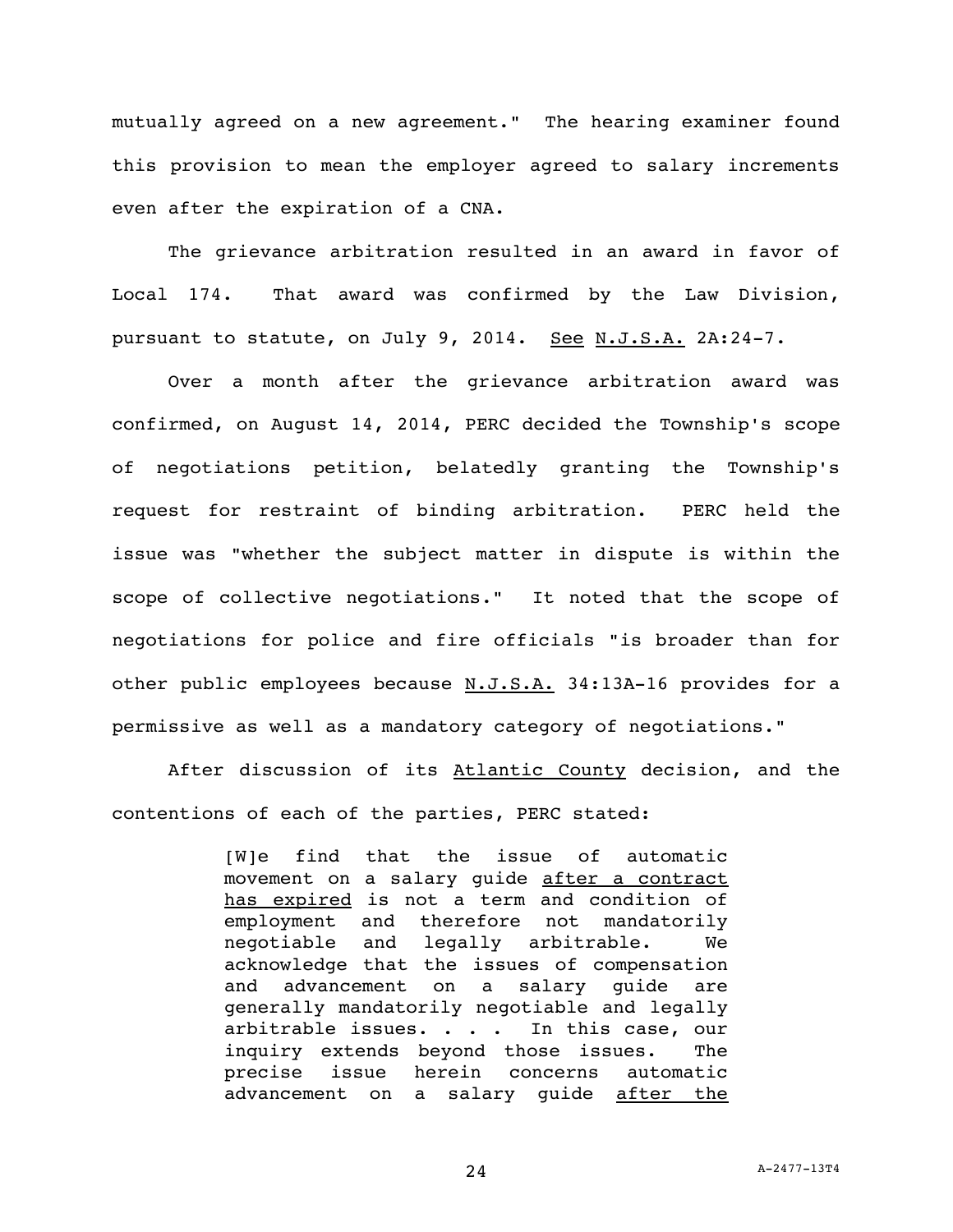expiration of a contract, and whether such advancement continues to be a term and condition of employment. We find that the answer to this question is no.

Referring to its decision in Atlantic County, PERC added the following: "Given that the issue herein fails to qualify as a term and condition of employment it is not mandatorily negotiable and legally arbitrable and we grant the Township's request for a restraint of arbitration."

The record does not offer any explanation for the chronology of events, i.e., that the arbitration award was made and confirmed before PERC issued its scope of negotiations ruling. Theoretically, the decision is therefore moot. Caput Mortuum, L.L.C. v. S&S Crown Servs., Ltd., 366 N.J. Super. 323, 330 (App. Div. 2004) ("A case is moot if the disputed issue has been resolved, at least with respect to the parties who instituted the litigation.").

We nonetheless address the issue because the scope of negotiations petition may be viewed independently from the grievance. PERC, by virtue of the Township's inquiry, was required to rule on whether the subject matter of dispute was within the scope of collective negotiations. See Ridgfield Park Educ. Ass'n v. Ridgfield Park Bd. of Educ., 78 N.J. 144, 154 (1978). PERC has "primary jurisdiction to make a determination on the merits of the question whether the subject matter of a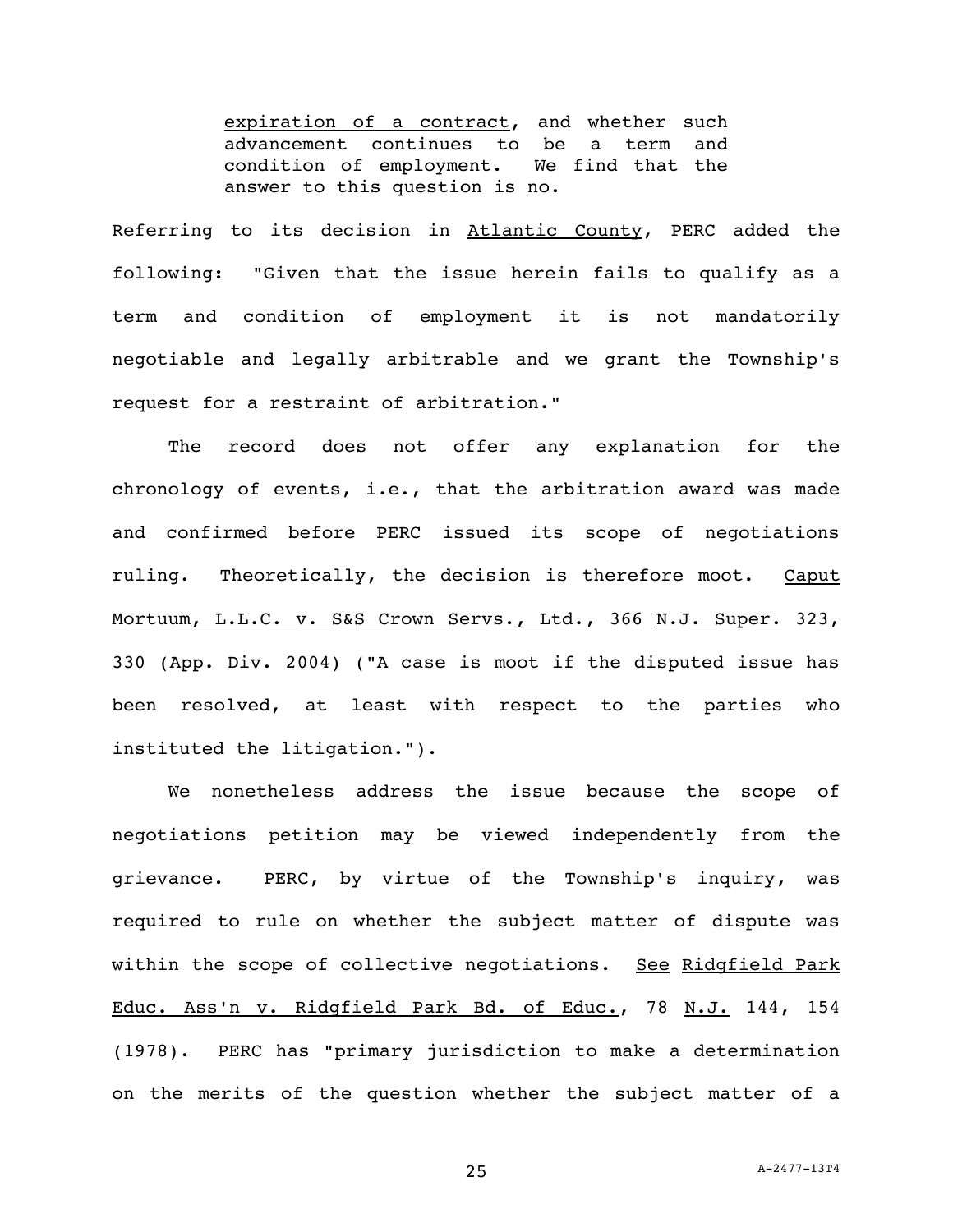particular dispute is within the scope of collective negotiations." Ibid. This appeal raises an issue of some public importance, having the potential to recur. See State v. State Troopers Fraternal Ass'n, 134 N.J. 393, 397 (1993); Morris Cnty. Sheriff's Office, supra, 418 N.J. Super. at 73-74.

We employ the same standard of review as we did in Atlantic County. Our review is deferential only if PERC's interpretation of the law relates to its charge to implement the Act. Local 1034, supra, 412 N.J. Super. at 291. We do not reverse unless the State agency decision is shown to be arbitrary, capricious, or unreasonable, lacking fair support in the evidence, or violative of a legislative policy expressed or implicit in the governing statute. Ibid. We ask: (1) whether the agency followed the law; (2) whether the agency's decision is supported by substantial evidence in the record; and (3) whether in applying the law to the facts, the agency reached a supportable conclusion. City of Jersey City, supra, 154 N.J. at 567; Morris Cnty. Sheriff's Office, supra, 418 N.J. Super. at 74-75.

These standards apply to scope of negotiations rulings which are reviewed for arbitrariness or capriciousness. See, e.g., City of Jersey City, supra, 154 N.J. at 567-68; In re Hunterdon Cnty., supra, 116 N.J. at 328-30; Twp. of Franklin, supra, 424 N.J. Super. at 377-78.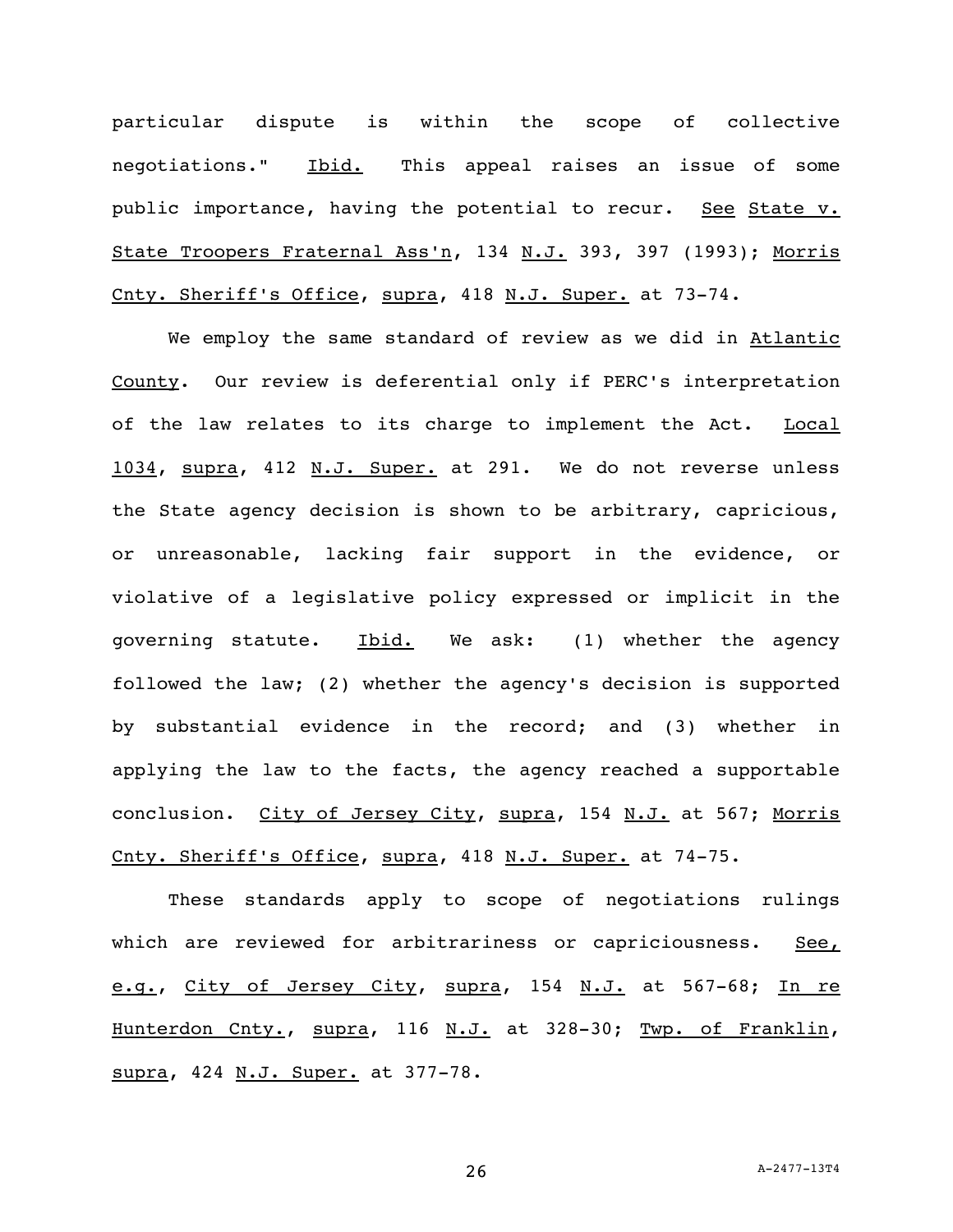Public employees have a constitutional right to engage in collective negotiations. N.J. Const., art. I, 19; Council of N.J. State Coll. Locals v. State Bd. of Higher Educ., 91 N.J. 18, 25-26 (1982). Their majority representative is authorized to negotiate "terms and conditions of employment" on their behalf. N.J.S.A. 34:13A-5.3. However, "the scope of negotiations in the public sector is more limited than in the private sector" due to the government's "special responsibilities to the public" to "make and implement public policy." In re IFPTE Local 195 v. State, 88 N.J. 393, 401-02 (1982) (citations omitted). Salary is a mandatorily negotiable term and condition of employment. In re Hunterdon Cnty., supra, 116 N.J. at 331-32; In re IFPTE Local 195, supra, 88 N.J. at 403; Twp. of Franklin, supra, 424 N.J. Super. at 379.

In a 2012 decision, while referring to the two percent tax levy cap, PERC held "because issues of compensation are mandatorily negotiable and the joint employers have not shown that paying the increments would be preempted by any specific statute or regulation, we deny the request for a restraint of binding arbitration." In re Cnty. of Morris, PERC No. 2013-19, 39 N.J.P.E.R. 181 (¶ 56 2012). Citing to its Atlantic County decisions and contrary to its decision in In re County of Morris, PERC determined in this case that salary increments are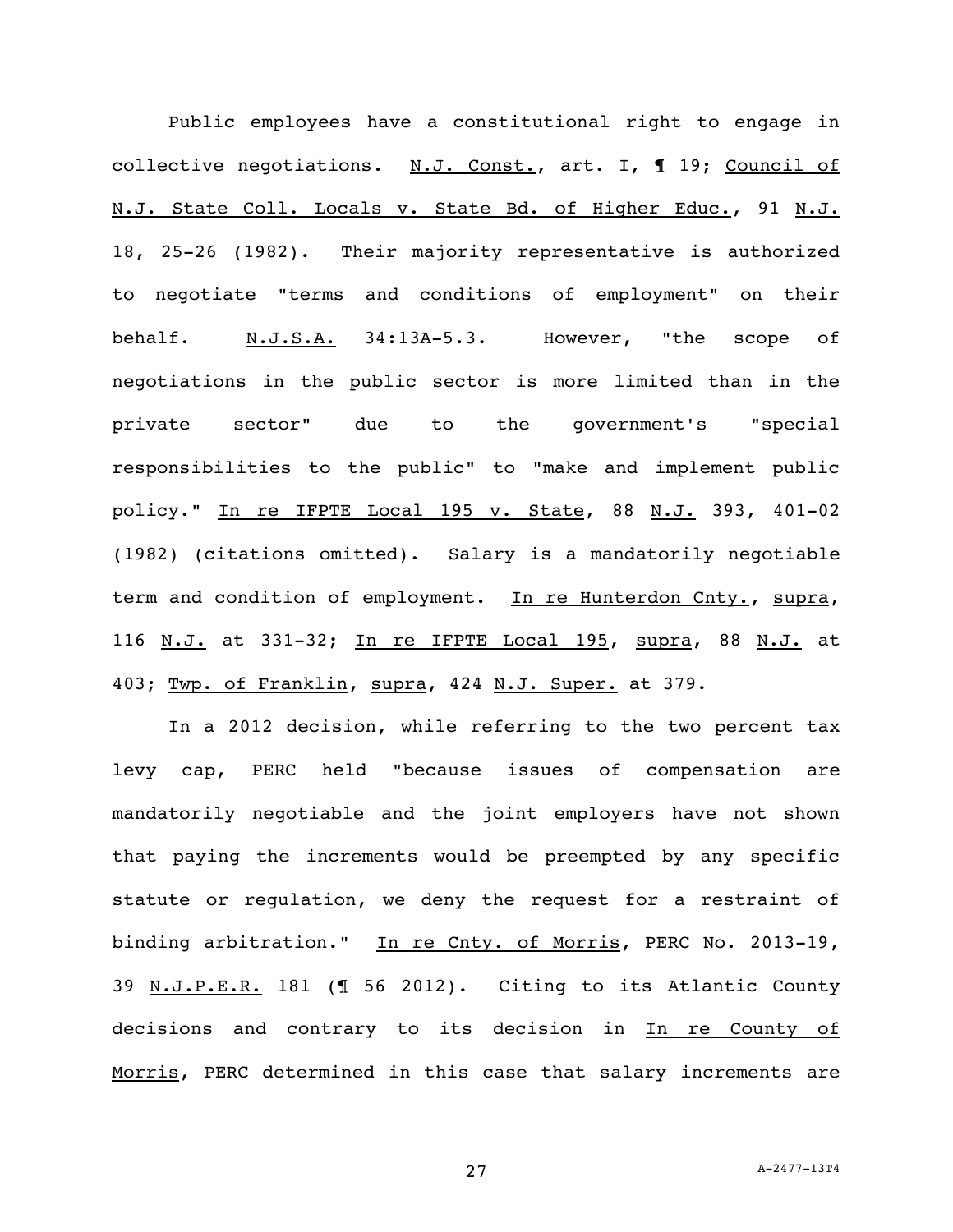not a negotiable term or condition of employment during a period when no CNA is in effect.

We reiterate that the fiscal health of municipalities and tax rates are not within PERC's charge. PERC cannot abandon the adjudicative doctrine it long ago adopted, rooted in parallel federal law. To the extent the dynamic status quo doctrine must be changed, it is the Legislature's prerogative to do so. Absent such a step, it remains an item open to negotiation between employer and bargaining unit.

The Township argues on appeal that PERC's decision accords with the legislative adoption of the two percent cap on police and fire interest arbitration awards. See N.J.S.A. 34:13A-16.7 (extended to 2017 by  $L. 2014$ ,  $C. 11$ ). But, as we have said, that legislation was not extended to other labor disputes. In this case, the parties were attempting to negotiate a successor agreement but had not turned to interest arbitration, the only arena in which the Legislature acted.

Thus, there is no basis to conclude that N.J.S.A. 34:13A-16.7 preempts negotiation over salary increments payable during a CNA, or in the interim period between expiration of a CNA and negotiation or arbitration of a successor agreement. See, e.g., Council of N.J. State Coll. Locals, supra, 91 N.J. at 30 (a regulation "must fix a term and condition of employment,

28 A-2477-13T4